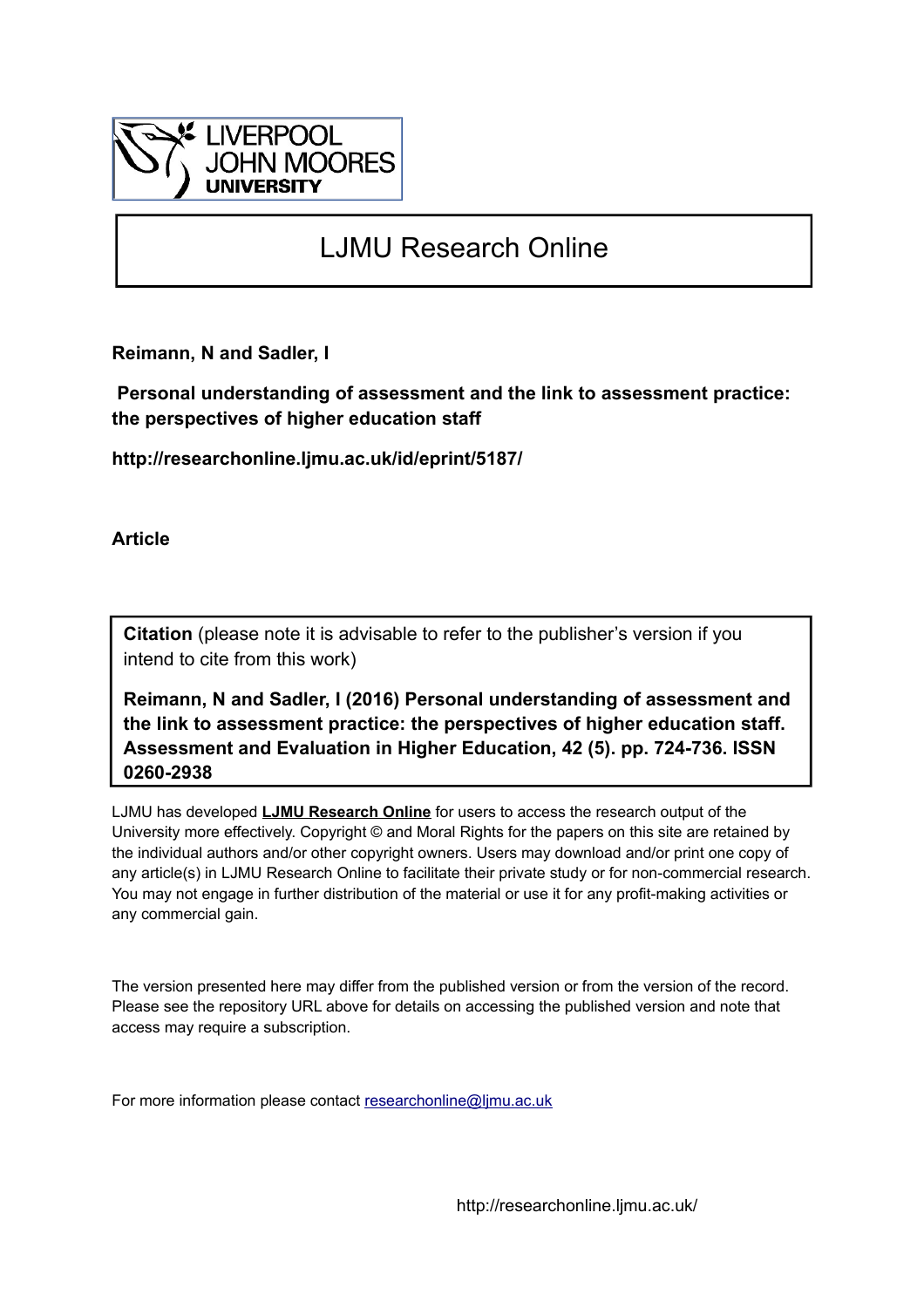# **Personal Understanding of Assessment and the Link to Assessment Practice: the Perspectives of Higher Education Staff**

N. Reimann<sup>a\*</sup> and I. Sadler<sup>b</sup>

<sup>a</sup>School of Education, Durham University, Durham, UK; <sup>b</sup>Faculty of Health and Life Sciences, York St John University, York, UK

<sup>\*</sup> Corresponding author. E-mail: [Nicola.reimann@durham.ac.uk](mailto:Nicola.reimann@durham.ac.uk)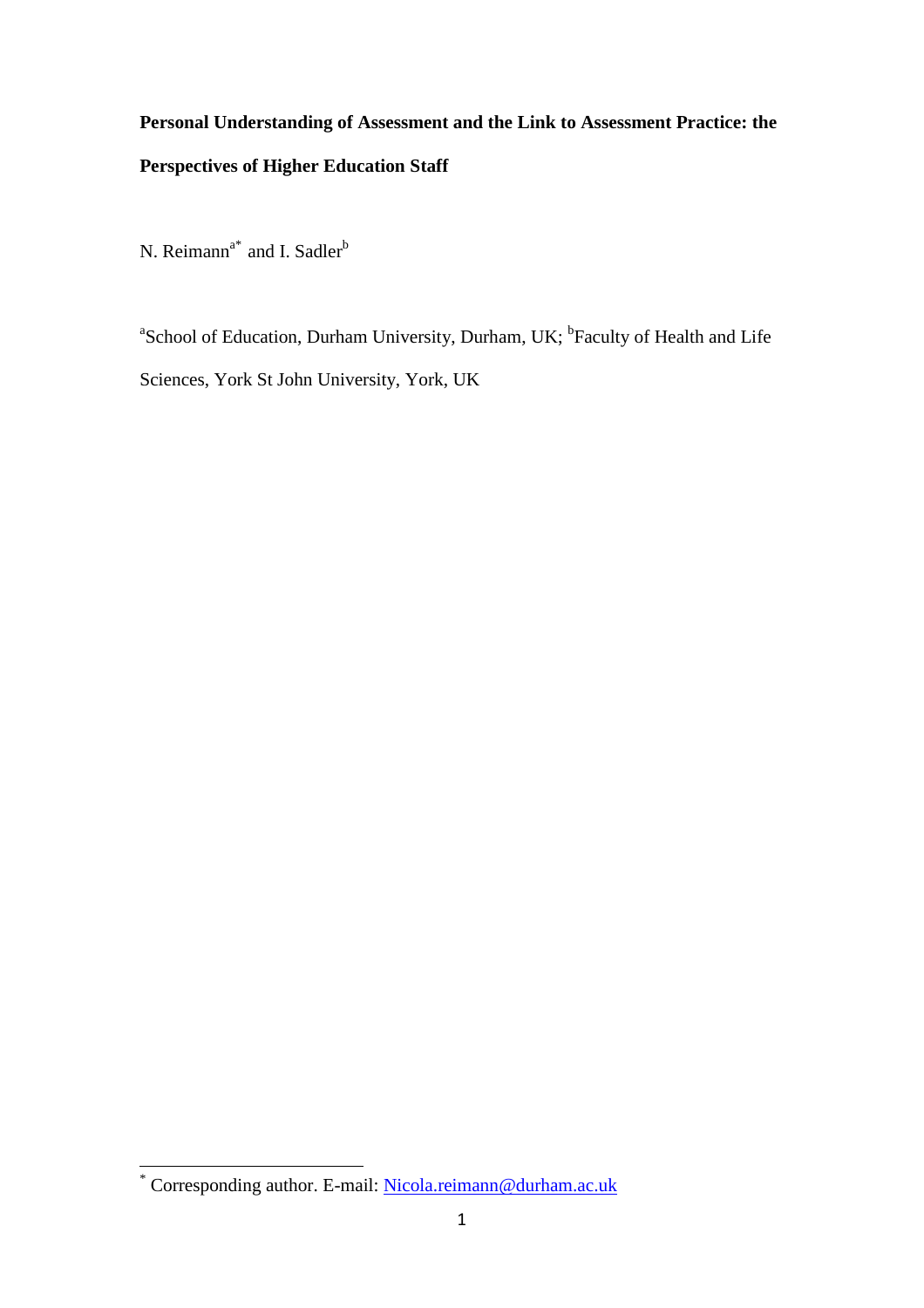**Personal Understanding of Assessment and the Link to Assessment Practice: the Perspectives of Higher Education Staff**

# **Abstract**

The study investigates how higher education staff understand assessment and the relationship between these understandings and their assessment practices. Nine individuals attended a workshop that guided them through the creation of a concept map about assessment, which was subsequently discussed in one-toone semi-structured interviews. We found considerable variation in understanding of assessment both between and within participants, and this appeared to be a consequence of the varied contexts within which assessment operates. Some assessment practices were highly complex and at times closely entwined with teaching. In addition, individual's practices helped to illuminate variation in how underlying concepts (e.g. assessment for learning) were understood. The approach supported the construction of the participants' understanding of assessment and enabled the exploration of the interplay between thinking and reported practice, which were closely aligned. It also drew attention to the need to further develop methodologies which capture both the complexity of thinking about assessment and of real world assessment practices.

**Keywords:** Assessment; conceptions; academic development; concept mapping.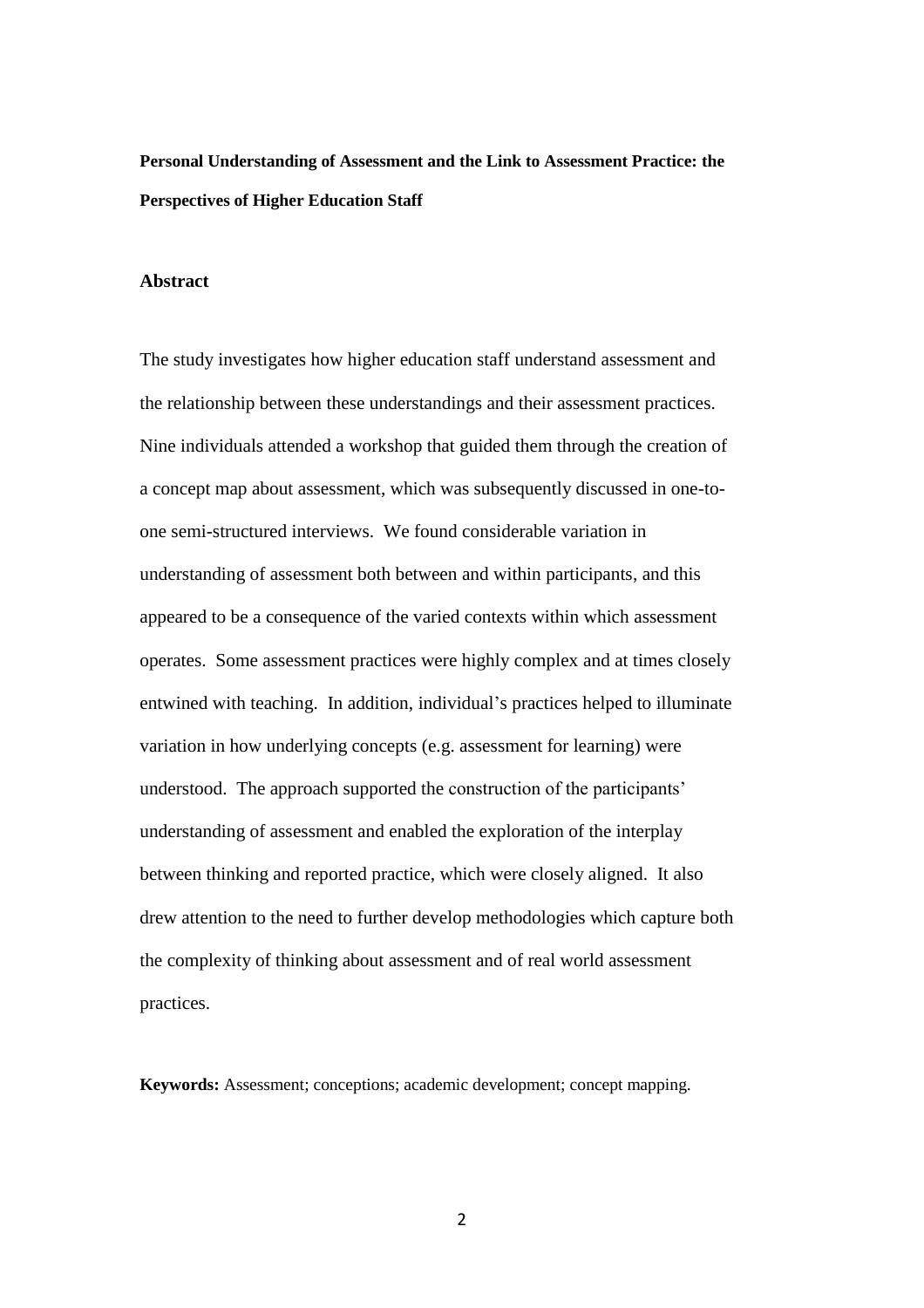#### **Introduction**

Assessment in higher education is at the foreground of much contemporary research, policy and discussion in the sector, resulting from a general dissatisfaction with assessment and feedback both on the part of students and teachers (Nicol 2010). As a consequence there have been considerable attempts to reshape the assessment and feedback landscape both from a theoretical and practical perspective. This has led to a greater emphasis upon formative, assessment for learning (Sambell et al. 2013) and learning-oriented assessment (Carless 2015). However, in order to change and enhance current assessment practices, more needs to be known about the ways in which academics understand assessment and the relationship between their thinking and their assessment practices, but such research is still rare. This is the gap the present study aims to address.

#### **Literature Review**

## *Models of Assessment*

Assessment is well theorised, whilst debates are still on-going. Since the seminal paper by Sadler (1989) on formative assessment in higher education there has been extensive writing about assessment and feedback in terms of how it can be most effectively understood. The overarching theme of much of this work is that assessment is not something that should simply be done to students, but something they are and should be actively involved in. Therefore, rather than seeing assessment as summative end-point testing and feedback as a grade or written comments provided to the student by the tutor, proponents of *assessment for learning* regard it as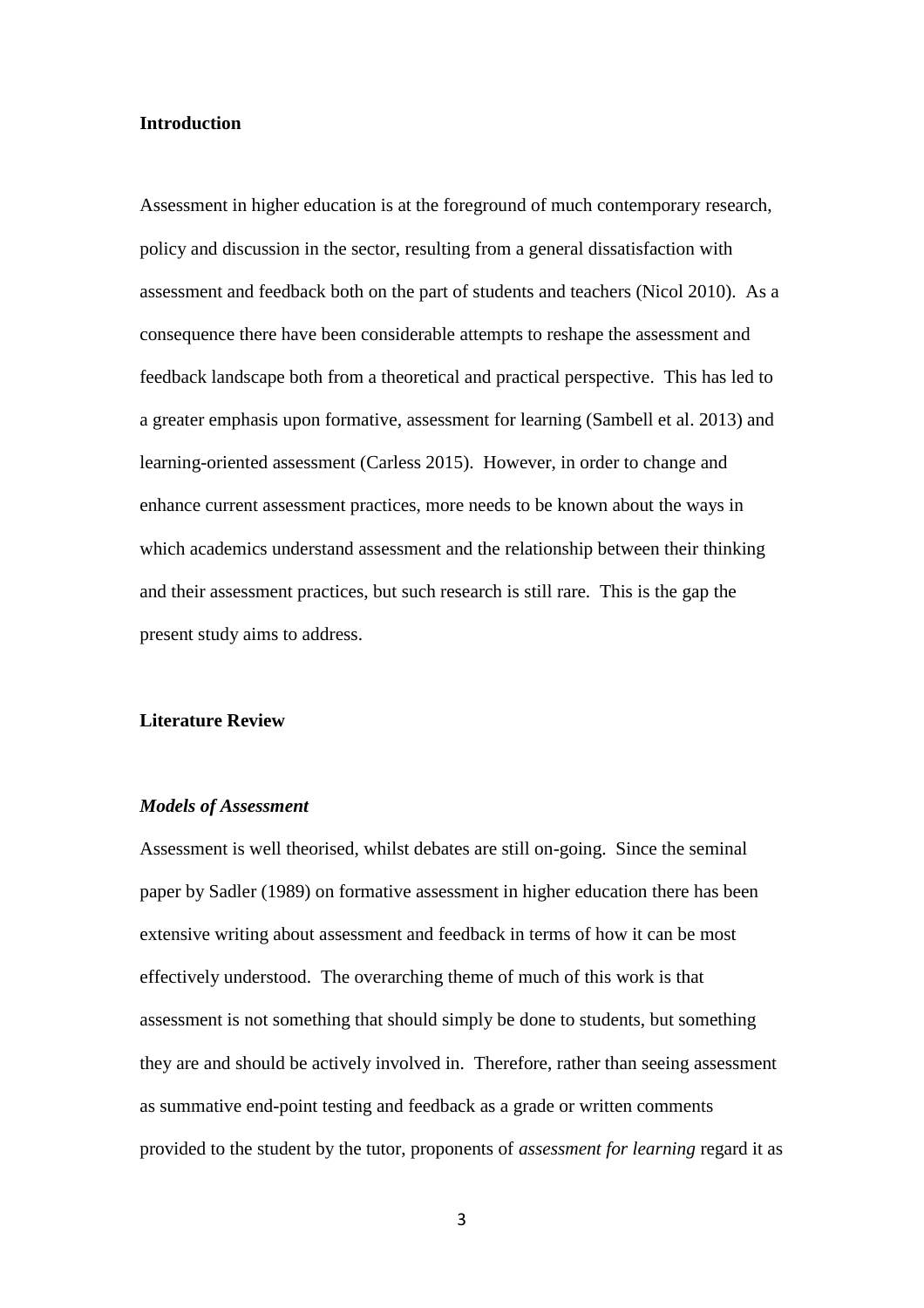an on-going, intrinsic component of instruction, involving teachers, learners and their peers in making evaluative judgements and taking action to close the gap between actual and desired performance (e.g. Wiliam 2011). Whilst there are variations in terminology (e.g. assessment for learning, formative assessment, learning-orientated assessment), they all tend to point to assessment as a constructivist process with the students as active, self-regulated learners. A contrasting model to assessment for learning is *assessment of learning* with a focus on measurement, certification and accountability (Gipps 2012). An additional concept has been proposed by Torrance (2007) who drew attention to instrumental interpretations of formative assessment. *Assessment as learning* involves a focus on assessment procedures and extensive coaching in order to meet explicitly stated requirements, to the extent that criteria compliance replaces learning. This has similarities with what Marshall and Drummond (2006) called 'letter' of assessment for learning, where teaching rigidly focuses upon assessment procedures and loses the 'spirit', i.e. the learning focus of assessment for learning.

A number of authors have critiqued the dichotomy between formative and summative assessment that has arisen in the literature and argue for their connectedness (e.g. Taras 2005; Lau 2015). Boud (2000) reminds us that assessment always does 'double duty' and cautions us to attend to all its purposes, even if they conflict with each other. The models outlined above, which mainly arise from conceptual discussions and theorisations of assessment, emphasise the complexity and tensions within assessment in higher education (Price et al. 2011). However, much less is known empirically about the ways in which this complexity plays out in the understanding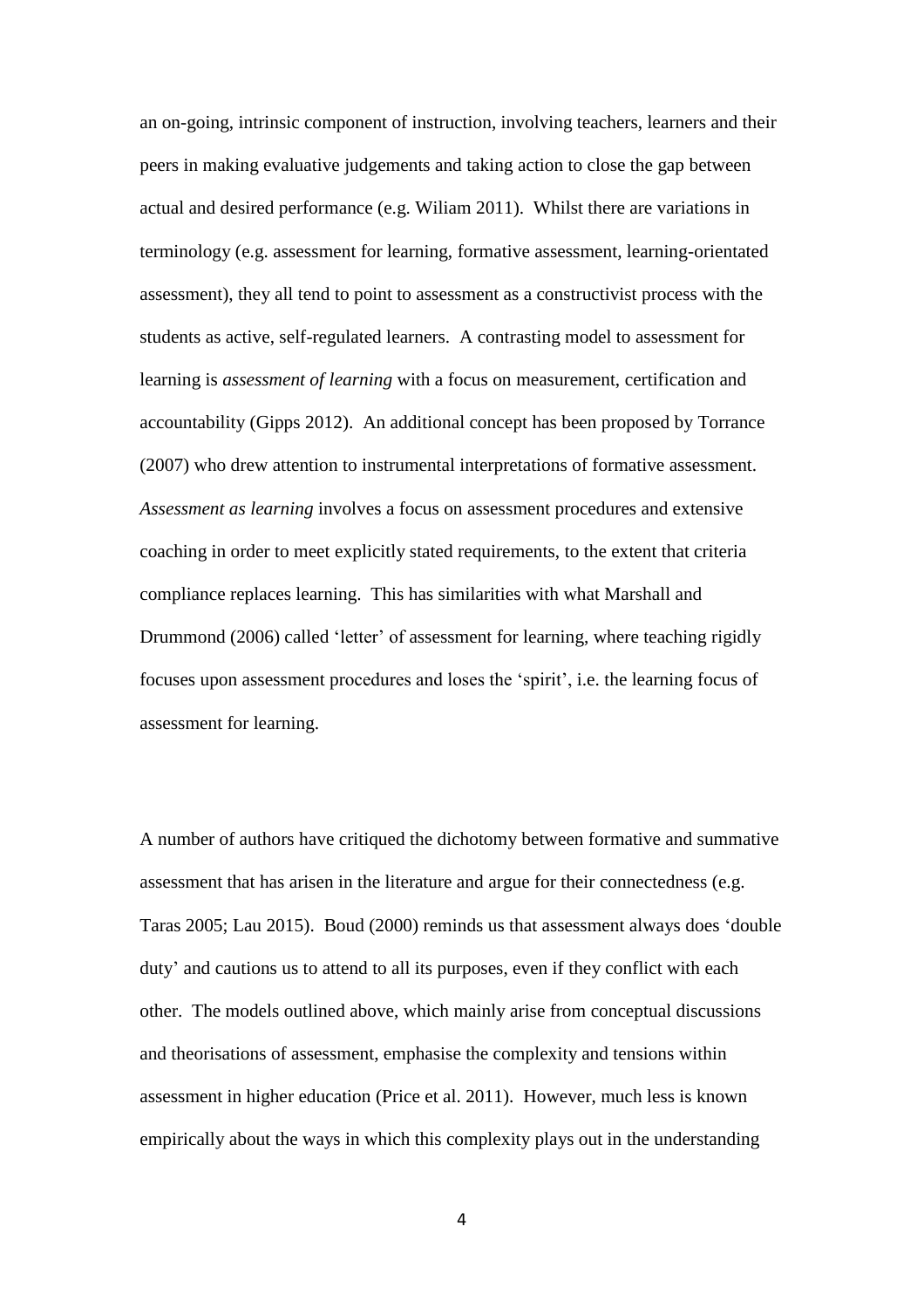and practices of higher education teachers. Such insights have the potential to direct efforts to enhance assessment practice, both by academic developers and managers.

#### *Link between Understanding and Practice*

Based on empirical studies of approaches to university teaching (e.g. Trigwell and Prosser 1996), a unidirectional influence of thinking upon practice has been assumed for many years. However, contextual and methodological limitations of these studies have been pointed out (Kane et al. 2002), and results from interventions have been equivocal (Ho et al. 2001). Several authors have questioned the direction of the relationship and suggested that a change in practice may equally act as a catalyst for a shift in attitude or conception (Devlin 2006; Eley 2006; Sadler 2012). Based on empirical studies of lecturers' reflection on observed teaching situations, McAlpine et al. (2006) capture the complex and non-linear relationship between abstract conceptions and context-specific action in four 'zones' of teacher thinking, located on a continuum of specificity. Although such ideas have been widely discussed in relation to teaching, relatively little is known empirically whether and the way in which they may apply to assessment.

Samuelowicz and Bain's (2002) research on assessment echoes some of the early findings on the relationship between understandings of and approaches to teaching. Their study showed that academics with a view of teaching as information transmission also believed that assessment should test the retention of facts and reported corresponding assessment practices. On the other hand, academics who considered teaching as helping students to construct understanding focused on integrating assessment with teaching and using feedback to improve understanding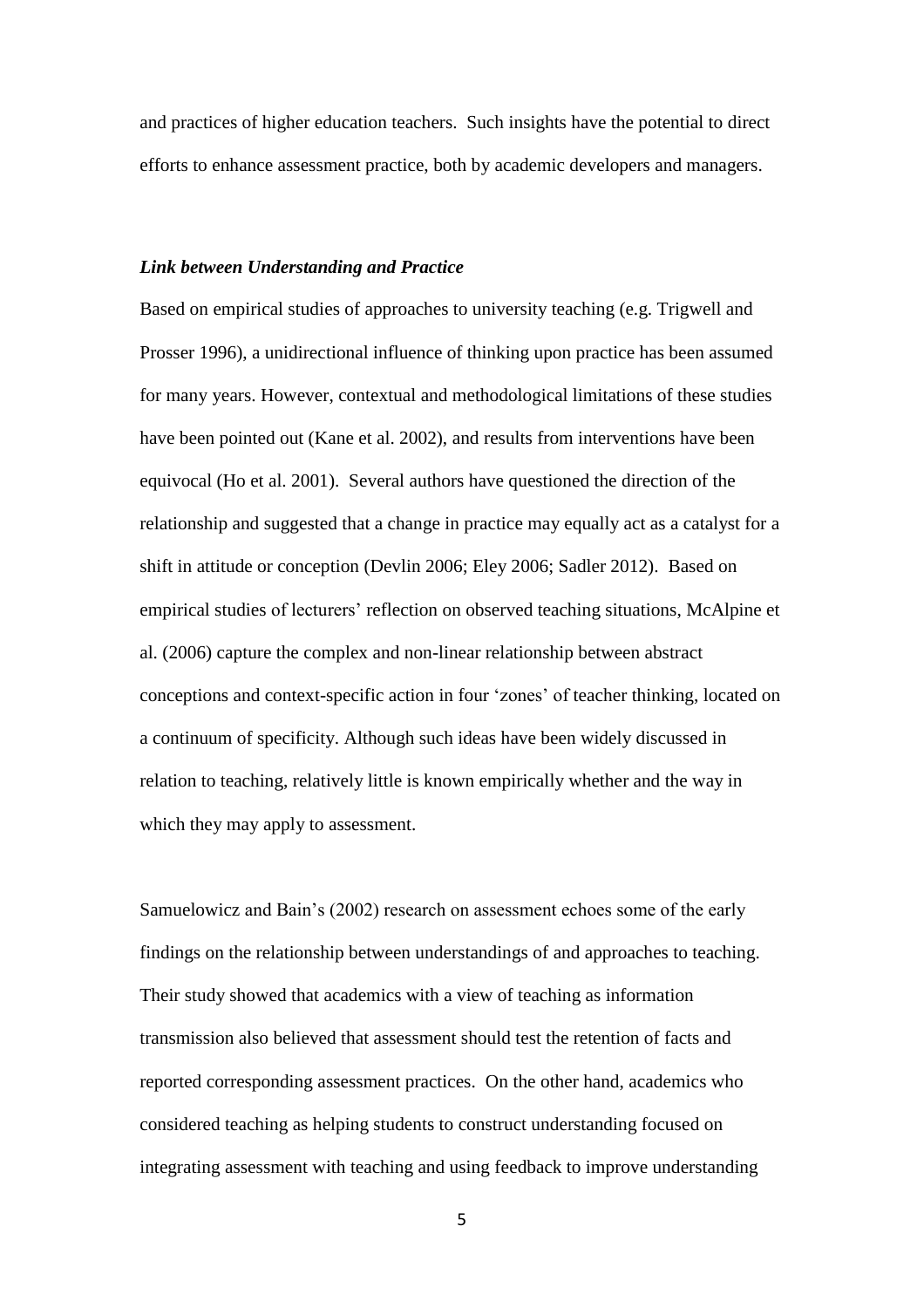and challenge misunderstandings. The latter understanding of assessment has strong resonances with the notion of assessment for learning. A number of interview-based studies have confirmed the existence of contrasting beliefs/conceptions of assessment. In Watkins, Dahlin and Ekholm's (2005) research, which focused on university teachers' conceptions of the backwash effect of assessment, one key dimension in which conceptions varied was the way in which the relationship between teaching and assessment was understood. A key distinction was between an 'external' relationship with assessment being regarded as end-point testing separate from teaching, and an 'internal' relationship where teaching and assessment are regarded as overlapping and interacting, which is akin to assessment for learning. Postareff et al. (2012) similarly found different conceptions of assessment and labelled these as 'reproductive' and 'transformational'. These involved assessment as measuring, on the one hand, whether students could correctly repeat information and, on the other hand, students' thinking processes. In their research a reproductive conception was highly consistent with 'more traditional' assessment practices such as pen and paper examinations, whilst a transformational conception was consistent with 'alternative practices' that support student learning rather than testing knowledge. Whilst their study showed a strong relationship between conceptions and reported practices, it also identified a few instances of incongruence between conception and practice. However, little is known about the exact nature of what was termed 'alternative practices' and details of the ways in which practices were affected by variations in conceptions.

Offerdahl and Tomanek's (2011) longitudinal study paints a more complex picture of the relationship between thinking and practice in relation to assessment. They report that thinking about assessment became more sophisticated through practical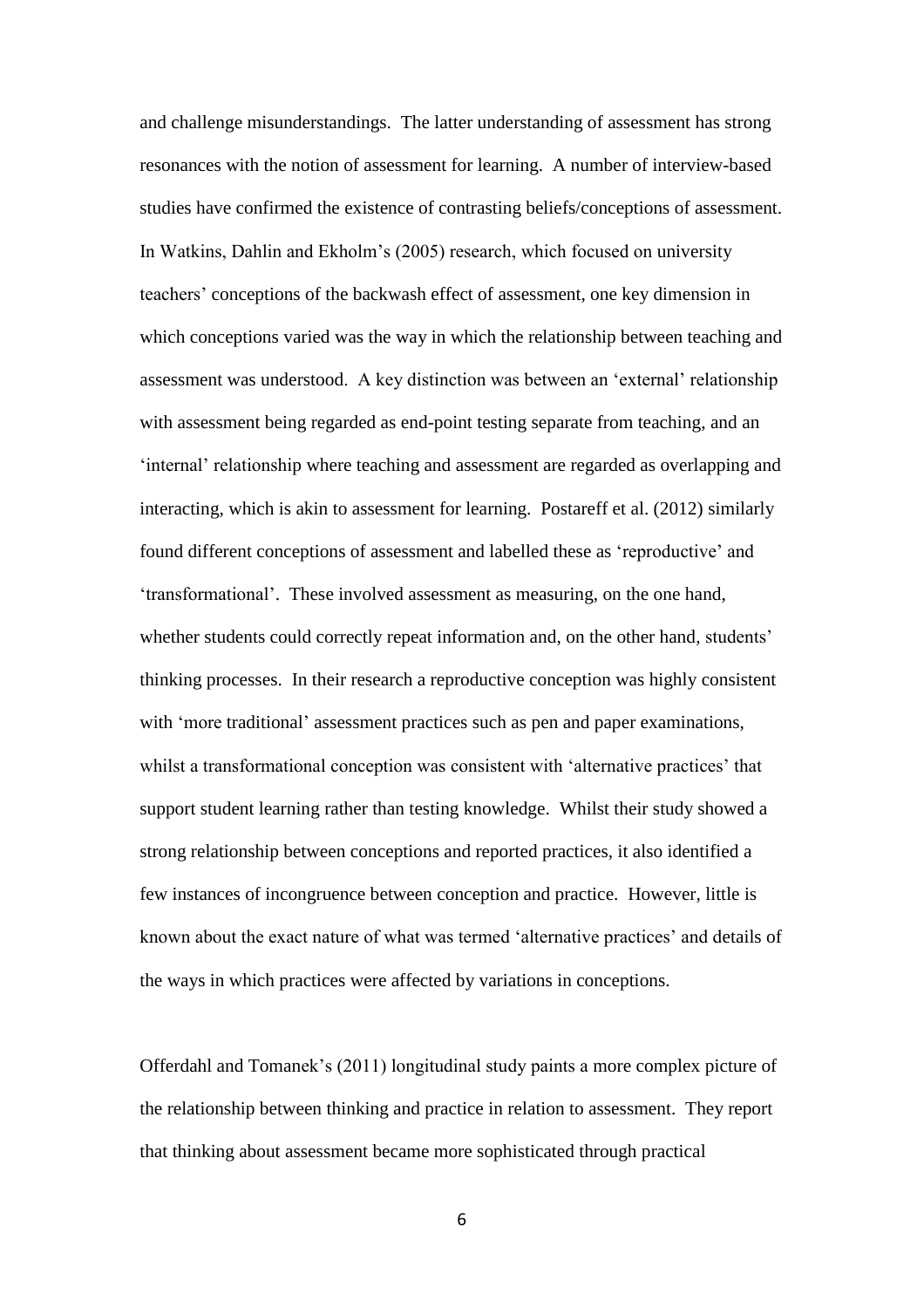experimentation with formative assessment strategies, but such revised thinking did not necessarily lead to changes in subsequent practice. Boyd and Bloxham's (2013) recent critique of the way in which the relationship between theory and practice is commonly represented is of specific relevance to assessment. Based on their research of university teachers learning to grade student work, they examine the metaphor of the 'gap' between theory and practice and argue that abstract knowledge on the one hand and practical, socially situated ways of working on the other are closely integrated. They propose a conceptualisation of professional learning as 'interplay' between vertical public knowledge, such as the knowledge encapsulated in assessment policy and theories of assessment, and horizontal practical wisdom, as enacted for instance in the holistic and instinctive actions involved in marking. Participation in assessment related activities and the creation and negotiation of artefacts such as marking grids involve both the codification of practical wisdom as well as the mediation of public knowledge.

It has also been suggested that conceptions of assessment may be context-dependent (Samuelowicz and Bain 2002; Watkins, Dahlin and Ekholm 2005; Postareff et al. 2012). This is in line with McAlpine et al. (2006) who stress the crucial role of context-based knowledge for teaching and Marton and Pong (2005) who found that individuals could hold more than one conception for the same phenomenon. They also discuss the range of labels that have been used to denote 'different ways of understanding' (Marton and Pong 2005, p335) and the slight variation in meaning implied by each label. This also applies to the assessment specific studies reviewed above. For instance, Samuelowicz and Bain's (2002) study focuses on 'orientations to assessment practice', Postareff et al. (2012) examine 'conceptions of assessment',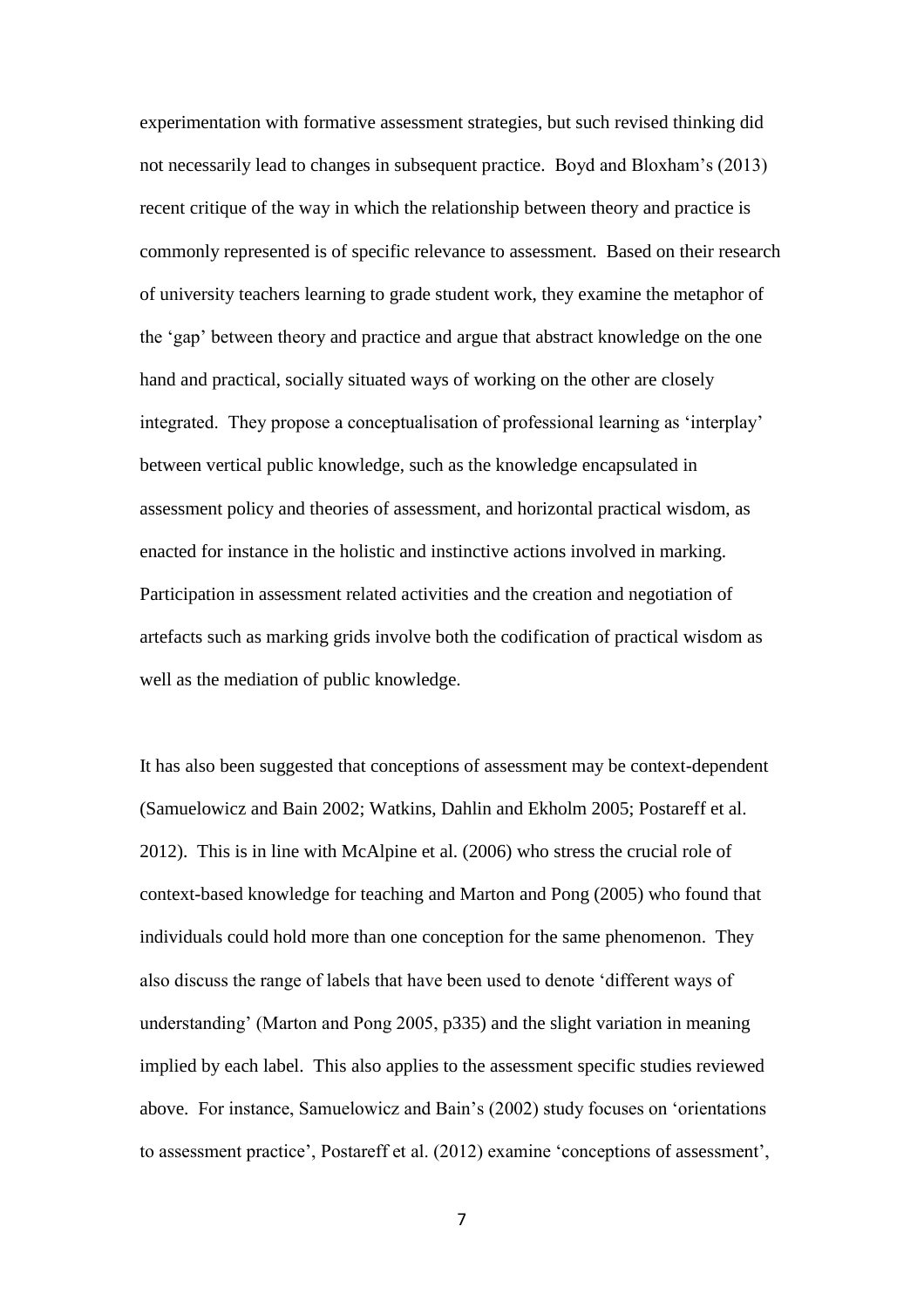and Offerdahl and Tomanek (2011) talk about 'assessment thinking'. In the present study we refer to understanding of or thinking about assessment, deliberately using broad and generic terms.

The review of the literature has highlighted that in general, understandings of assessment show variation and this has some similarities with the variation found in understandings of teaching. In addition, certain understandings of assessment appear to be closely aligned to certain assessment practices. However, there is a degree of uncertainty about the precise nature of the relationship between understandings of assessment and assessment practices, particularly in terms of the direction of this relationship and contextual variation. Recently, there has been a line of research into assessment practices in context, using in-depth, fine-grained approaches with small numbers of participants (Carless 2015). The present study aims to contribute to this line of research by investigating the ways in which HE staff think about and practise assessment, and the relationship between understandings and practices.

# **Methodology, Design and Methods**

Interviews are a relatively common method in studies of conceptions of teaching and assessment (e.g. Prosser, Trigwell and Taylor 1994; Samuelowicz and Bain 2002), most notably in phenomenographic research, but the limitations of such data have been foregrounded by several authors. The main issue is how representative language, in the form of interview accounts, is to an individual's everyday experiences (Säljö 1997) and there is some suggestion that this connection may not always be particularly strong. A study specific to teaching in higher education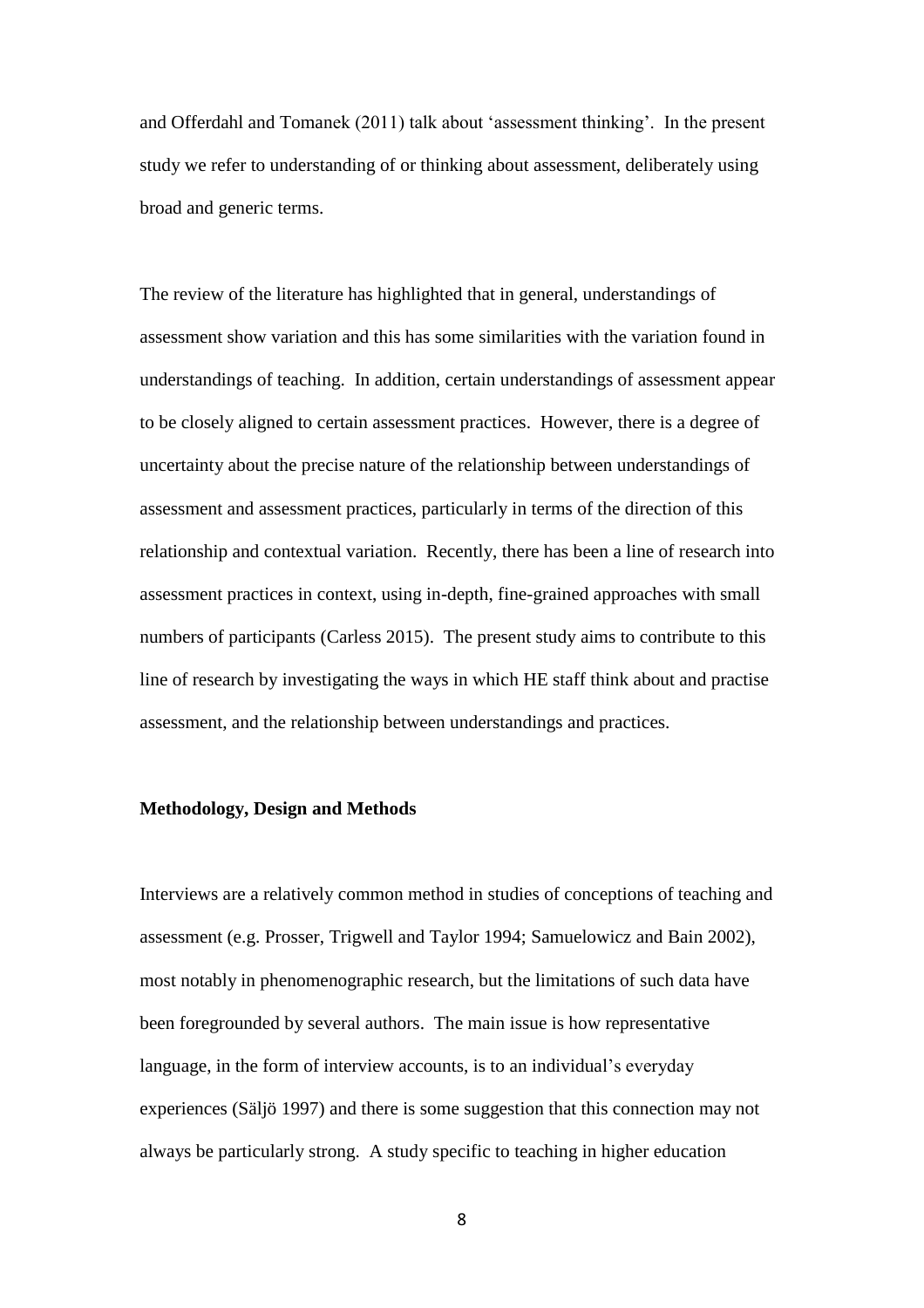exhibited significant disjunction between conceptions described during interview and claimed educational practices (Murray and MacDonald 1997). Argyris and Schön's (1974) differentiation between theory-in-use and espoused theory also provides support for a potential lack of relationship between experience and descriptions. Most of the assessment specific studies reviewed above were also based on interview data and it could be argued that their findings may be an artefact of the method. Supplementing interview data with data generated through alternative methods should therefore shed further light on the research questions. Thus a key issue in the design of this research was how to best gain insights into the way in which staff thought about assessment and their assessment practices. Concept mapping offered a potentially fruitful approach to alleviating some of the limitations of using interview accounts in isolation. A concept map consists of concept labels, which are arranged hierarchically linked by labeled lines that make the relationship between concepts explicit, thus creating propositions (Novak and Cañas 2008). The concept mapping approach has previously been used in research and teaching in all sectors of education, including higher education, for the purpose of making tacit and abstract knowledge visible and assessing conceptual development over time (Hay 2007; Hay, Kinchin and Lygo-Baker 2008). However, due to the active construction process that is involved in creating a map and the fact that the nature of the knowledge represented in the map changes through the process of constructing it, concept maps should not be considered to simply provide a 'window to the mind'. We have therefore experimented with dialogic concept mapping (Hay 2008), which allowed individuals to construct and clarify their understanding during the data collection process.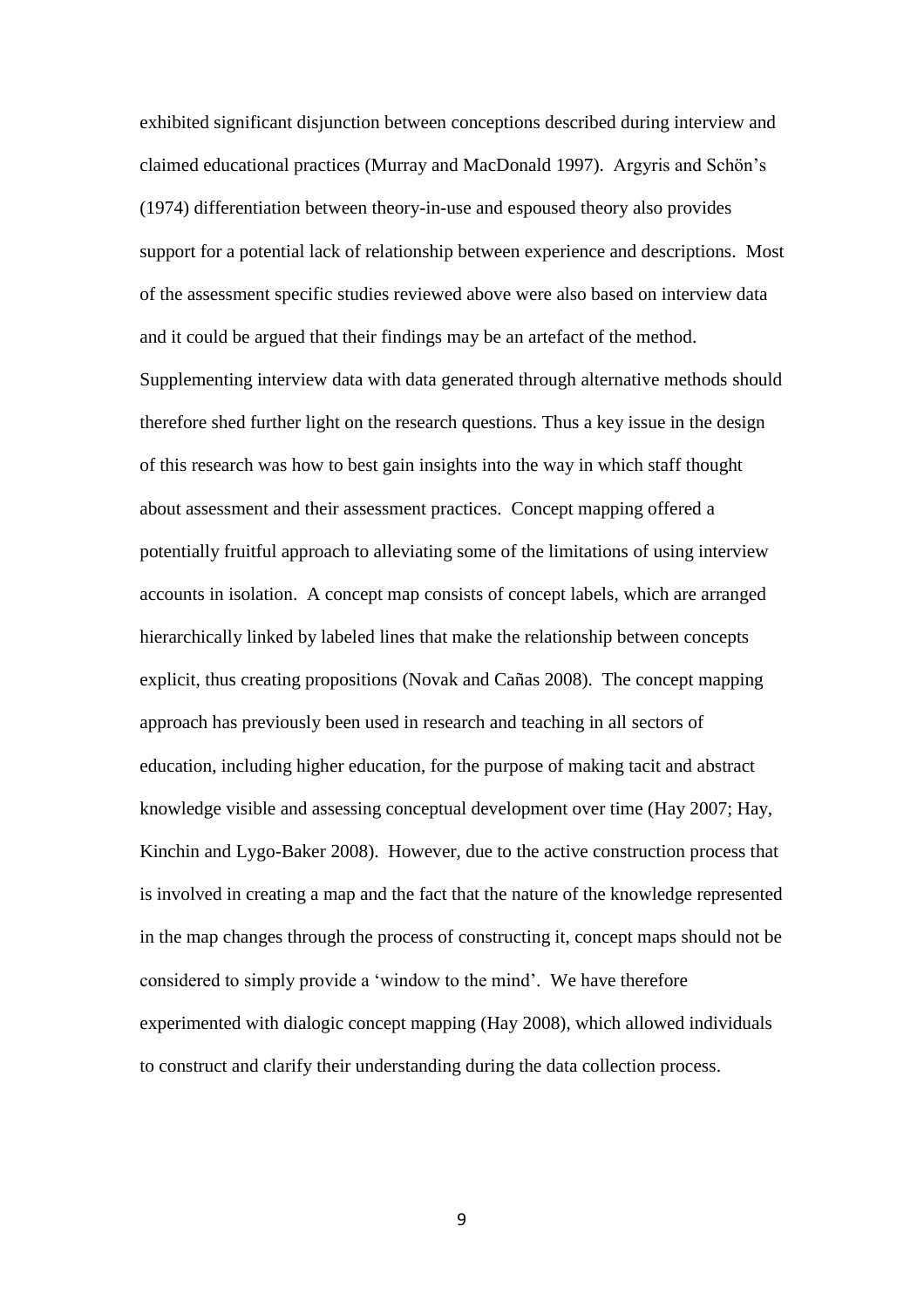Staff development workshops exploring personal understanding of assessment and assessment practices and introducing participants to concept mapping were broadly advertised in two UK universities. Prior to the workshops participants were provided with information about the option to take part in the research project. The workshop guided participants through the development of their own concept map and facilitated a discussion of each other's personal understandings of assessment in higher education and assessment practices. Participants were asked to bring 'assessment artefacts' (i.e. self selected representations of their assessment practice) to the workshop and incorporate these into their concept map as examples for specific concepts, using labels of a different colour. Ethical approval for the study had been obtained at both institutions and out of approximately 20 workshop participants nine members of staff volunteered to participate. The broad subject areas represented in the sample included health, business, psychology and education and staff with a variety of roles and levels of experience. Seven out of the nine had been working in higher education for more than five years, and all had current experience of designing assessment and assessing student work. For research participants only, the workshop was followed by a one-to-one semi-structured interview. Interviewees were asked to talk through their map and prompted to explain labels and propositions. The second part of the interview focused on examples of their practices, asking them to discuss the artefact they had brought and practice labels on the map, and finally there were questions about the influences upon thinking and practice and their experience of the concept mapping activity. Participants were encouraged to amend their map both before and during the interview and were later-on provided with a photograph of their map. The interviews were approximately one hour in duration and subsequently transcribed. The integration of a variety of methods aimed to triangulate and gain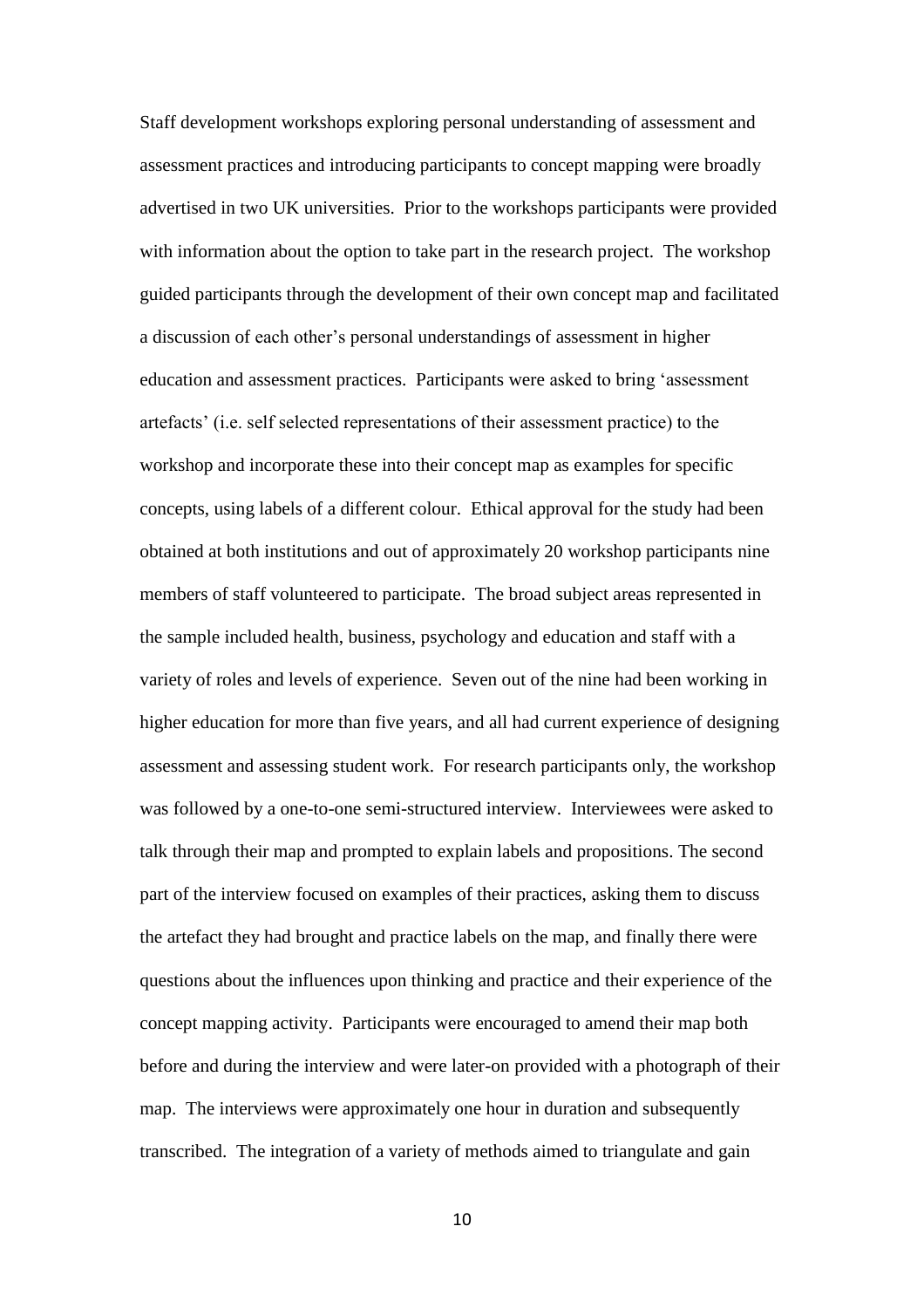multiple perspectives on personal understanding to address the limitations of previous research, make participants' practices visible and enable a focus on the relationship between thinking and practice.

#### **Data Analysis**

The data were analysed in a broadly interpretivist, qualitative and iterative manner, immersing ourselves in the maps and artefacts, reading and re-reading the interview transcripts and considering each participant in turn. Using the models of assessment discussed above as an analytical framework, each type of data was initially examined in its own right. Both researchers provided independent accounts of the data first, which in a second step were discussed in order to reach agreement on shared interpretations. The maps were analysed in terms of overall structure (e.g. whether they contained features such as clearly consisting of two halves), key oppositions incorporated into the map (e.g. formative – summative, assessment for learning – assessment of learning), concepts located towards the top of the hierarchy and concepts with a high number of attached link lines. Where relevant, we have referred to these structural features in the findings section, and selected excerpts from maps have been included for illustration purposes. Traditionally concept maps have been analysed quantitatively through comparison with expert maps, awarding scores for concepts, link lines and propositions. Kinchin and Hay (2000) developed an alternative qualitative method of describing maps where they distinguished between 'spoke', 'chain' and 'net' structures as representing different levels of complexity. However, as has been discovered by other authors (e.g. Liu and Hinchey 1996), our maps varied considerably in complexity, structure and propositional content, and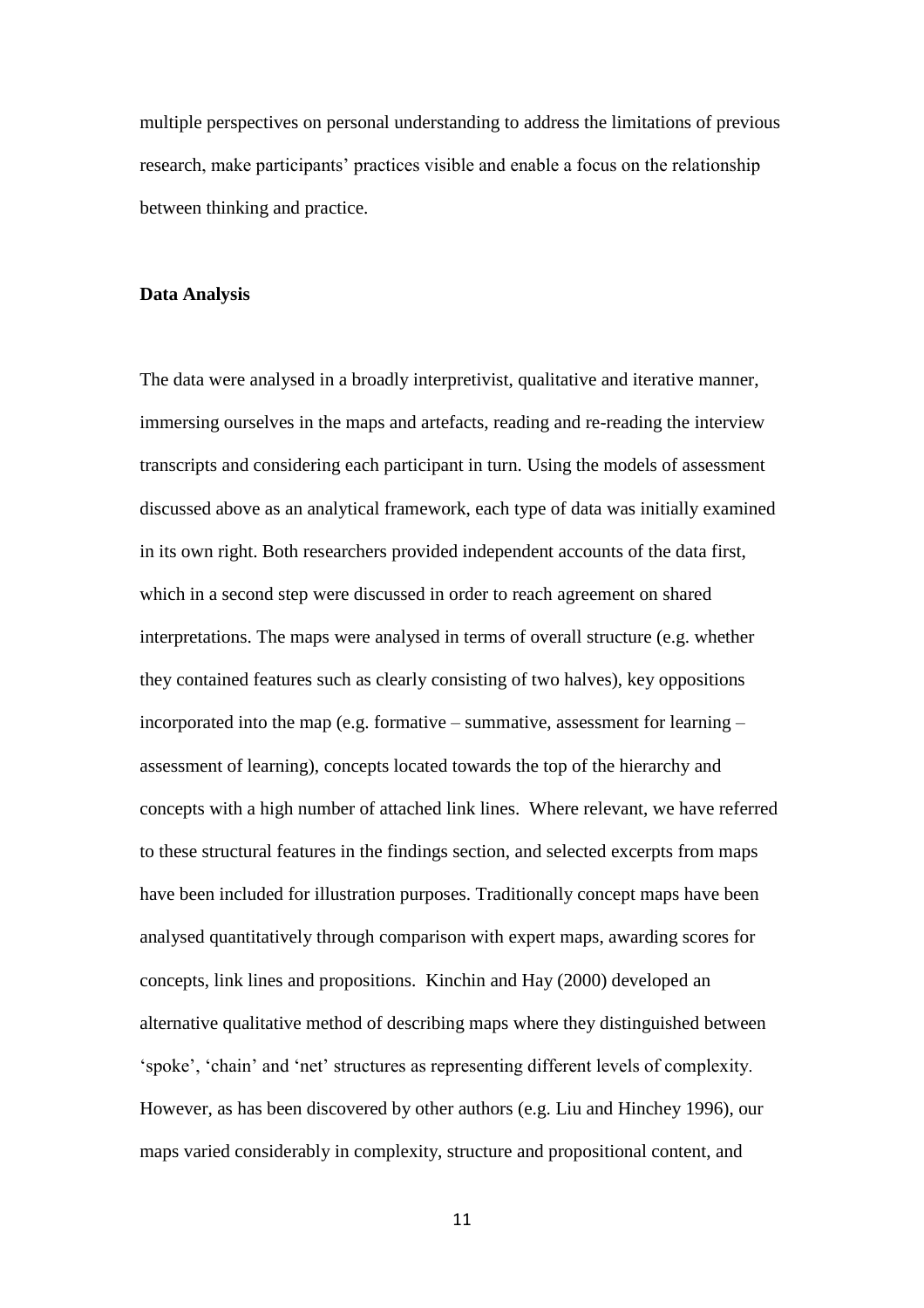some maps resembled hybrids between mind maps and concept maps (Davies 2011) due to link lines not always being labeled. Since the analysis needed to take account of the dialogic process and the relationship between the data, maps, artefacts and interviews were considered in close conjunction with each other. The interviews increasingly came to the fore as they illuminated the thinking behind the maps and shed further light on the personal understandings and practices encapsulated in maps and artefacts. Interviews were analysed thematically and particular attention was devoted to verbal explanations of specific elements of the maps and of concepts that were emphasised as important or discussed at considerable length. Taking account of all the data, meaning was condensed by capturing the essence of personal understanding and of practices in vignettes for all participants.

# **Findings**

#### *i. Contrasting Ways of Understanding Assessment and Personal Variation*

At a general level, two contrasting ways of understanding assessment were evident in the data. These two ways of understanding assessment resonated with the conceptual models of assessment discussed earlier. Hence, where appropriate, terms referred to in the literature review have been used to identify the relevant model. However, the analysis also illuminated the existence of both individual and contextual variation as a result of the situations within which assessment was practised.

For example, Charlotte (pseudonym) expressed an *assessment for learning* understanding and considered students' experiences and perspectives of assessment throughout. Her understanding appeared complex and multi-faceted; in the interview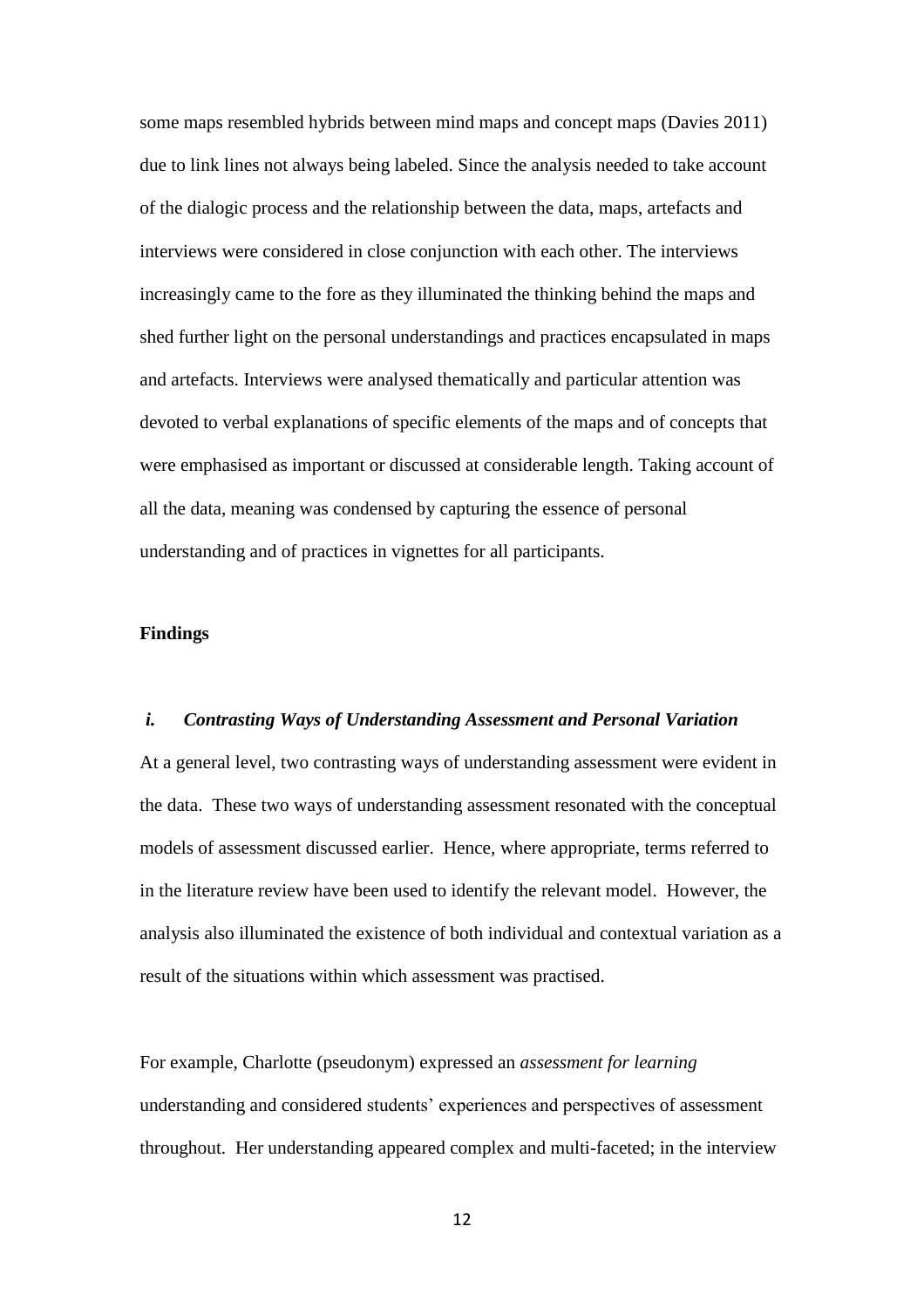she highlighted a range of tensions and described her understanding as provisional. In the map she distinguished between three 'purposes' of assessment: 'giving feedback', 'enabling quality control' and 'awarding degrees', and two different categories of 'modes': 'formative' versus 'summative', and 'sudden death' versus 'continuous'. These were located at the top of the hierarchy. In the interview, Charlotte highlighted the importance of the purposes of assessment and who assessment is for. She stressed the role of formative assessment and feedback and regarded good assessment as continual, i.e. 'happening perhaps little and often all the way through', and involving peers. She also considered what she called the 'human cost', namely the fact that assessment can cause considerable stress and anxiety amongst students, and the importance of maintaining student dignity. As a teacher, assessment also informed her as to whether her teaching had been successful.

In contrast, for Olaf, students' perspectives featured much less and his understanding was much more akin to the assessment of learning model of assessment. In the interview, Olaf focused predominantly on summative assessment and marking and his understanding of assessment seemed to be based on measurement. Within this model, reliability of measurement was seen as crucial. Therefore Olaf devoted considerable attention to discussing the clarity, explicitness and transparency of assessment requirements. More specifically he referred to the importance of standards and criteria for summative assessment, which related to an assessment rubric he had developed (the artefact he brought). This was described as allowing him to achieve consistency of marking and providing detailed feedback for summatively assessed work, which he mainly used to justify marks. However, assessment for learning was not absent from Olaf's thinking as his map included both assessment for learning and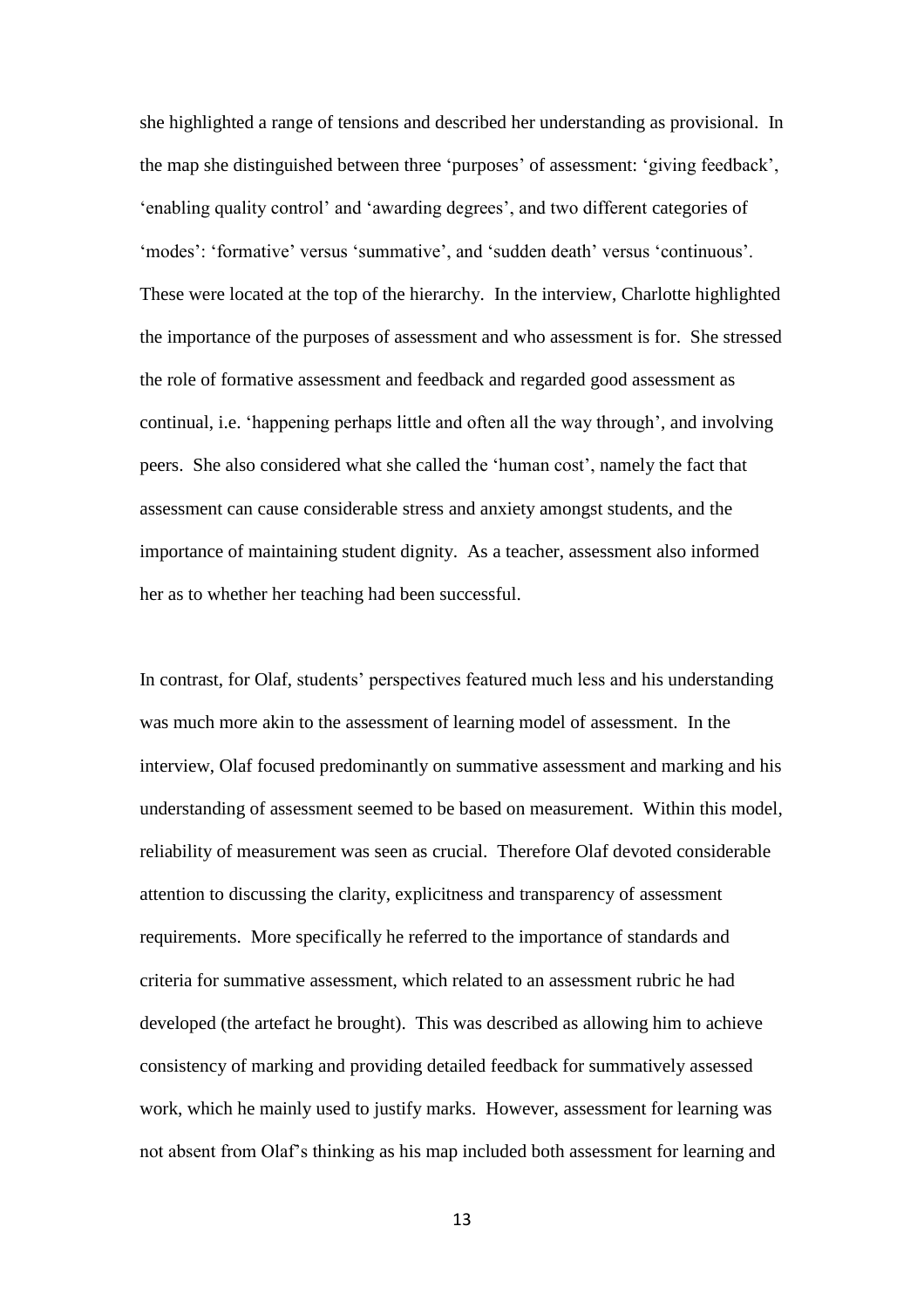assessment of learning concept labels which were both discussed in the interview. Olaf's map was divided into two parts, with assessment for learning on the left and on the right and several link lines between the two sides of the map. Assessment for learning and assessment of learning were both linked directly to the concept of 'organisational strategy'. This appeared to be an important concept as seven link lines were used to connect it with various other parts of the map.

Anne also exhibited a varied understanding, which related to different models of assessment and was influenced by what she described in the interview as the 'type of audience' being catered for. One audience was a student group undertaking a professionally accredited undergraduate programme of study, the other was a group of international students on a one-year direct entry programme. She explicitly referred to constructing her entire concept map on the basis of these audiences. Each had different assessment practice labels associated with them and these practice labels were related to quite different concept labels (see Figure 1), which created a map with two separate parts. On the side that related to the professionally accredited programme the assessment practice was a traditional, closed book exam and this linked to concepts such as 'Summative Assessment', 'Assessment of Learning' and 'High Stakes'. However, the side of the map that related to the direct entry programme had a practice label that referred to a specific approach to providing formative feedback. In response to difficulties the students faced in doing a project, Anne had designed a practice whereby the students submitted the first part of the project to receive feedback before they completed the second part. This practice was linked to the concepts of 'Assessment for Learning', 'Formative Assessment' and 'Low Stakes'. There were no link lines between either side of the map.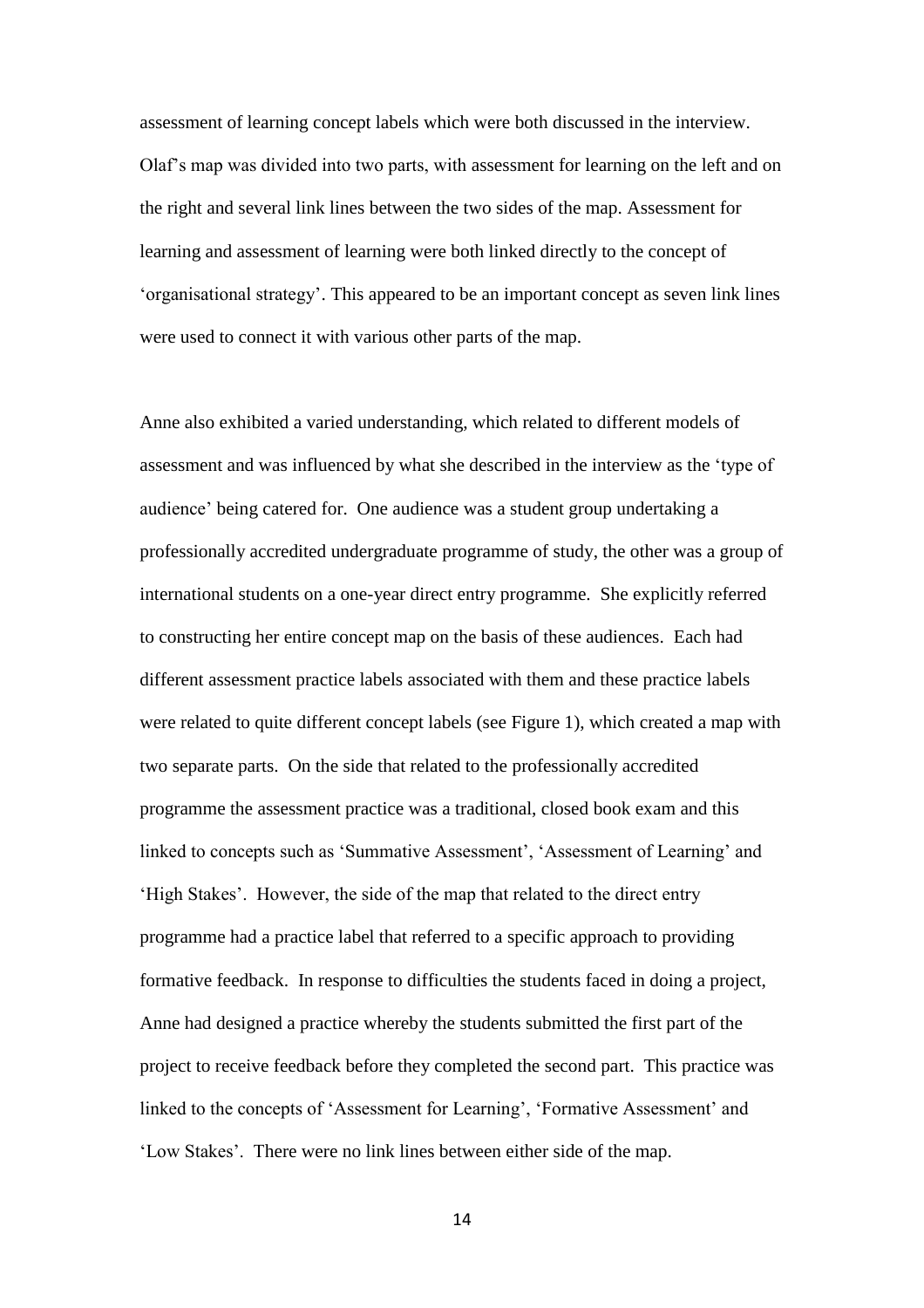\*\*\*Figure 1 here\*\*\*

As illustrated above, the analysis showed that contrasting aspects of assessment were represented simultaneously, but that individual participants attributed different emphases and importance to them. Taken together the map and the interview tended to convey a particular way of thinking about assessment in which certain facets dominated, but it was difficult to categorise an individual's understanding as adhering exclusively to one specific model of assessment. This may be due to what Boud (2000) has termed the 'double duty' of assessment. Therefore it should be considered whether binary oppositions using categories such as 'transformational' and 'reproductive' (Postareff et al. 2012) do justice to the multiple purposes of assessment and the resulting complexity of understanding. In addition, the analysis suggests that variation in understanding could be explained by the different practices being used. Individuals did not seem to think about assessment in an abstract way, but in terms of particular situations or assessment related activities. This echoes the work of Marton and Pong (2005) and McAlpine et al. (2006).

# *ii. Alignment between Understanding and Practice*

Virtually all participants engaged in practices that were closely aligned with their understandings. In fact, thinking and practice were often so intricately linked that they were difficult to separate. Philip, for instance, reported a formative practice that he termed 'practical self assessment workshops', three of which occurred over the course of one module he taught. The workshops were made up of a number of different stations, each with associated cases, prompts and questions, which increased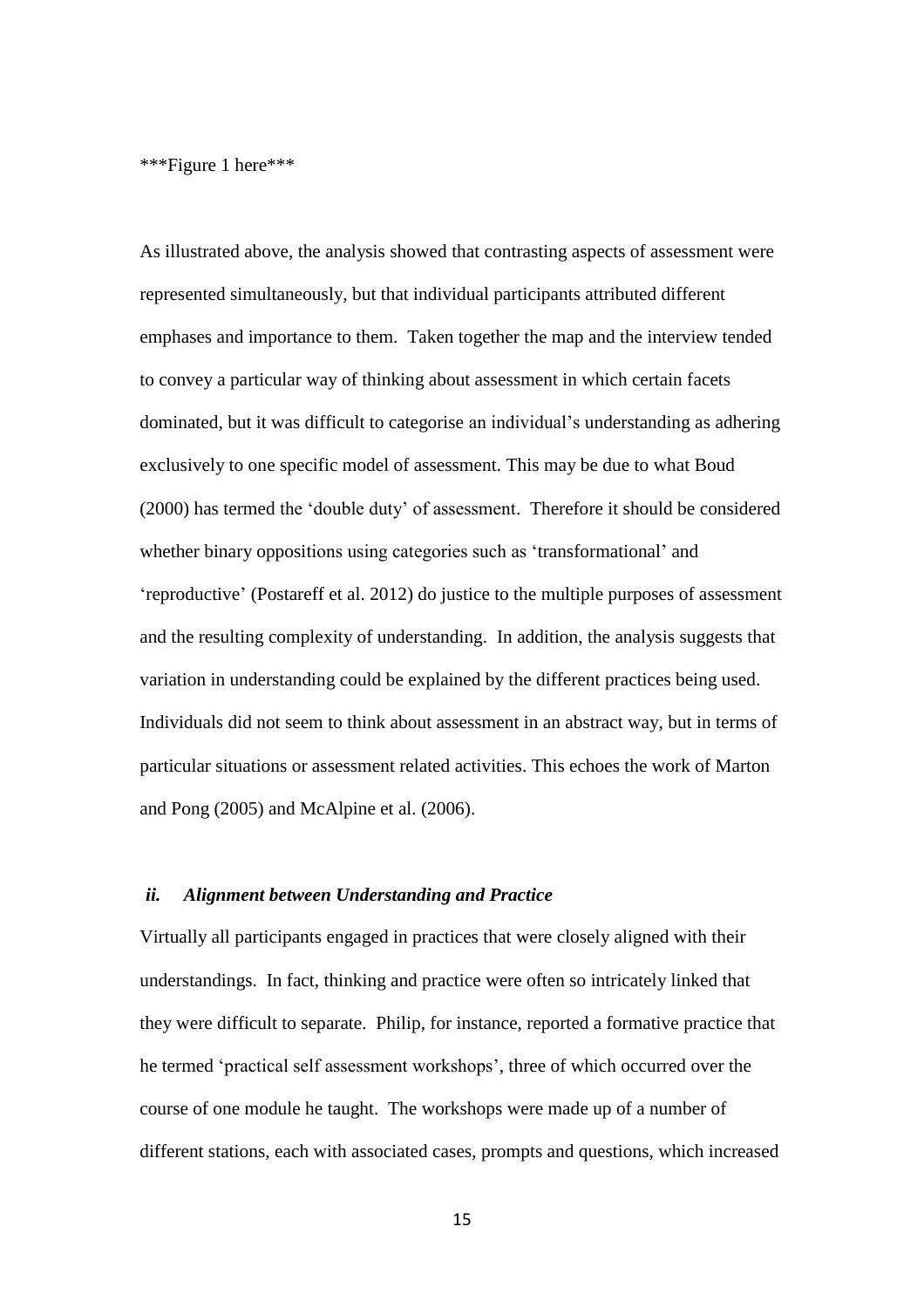in complexity during the course of the module. Students worked in pairs and spent ten minutes at each station using a form (one of the artefacts brought along) to reflect on their own performance and the performance of their peer. The form required them to rate their confidence with the task, identify strengths and weaknesses and develop an action plan to address any weaknesses.

Philip's understanding expressed in the map and the interview was closely related to this practice. The map excerpt below shows that the practice label 'self-assessment workshop' was linked to a number of concepts commonly associated with assessment for learning (Figure 2).

\*\*\*Figure 2 here\*\*\*

Within the interview, Philip explicitly referred to the student perspective and expressed an understanding that closely aligned with assessment for learning:

The assessment has to be for students. I feel it's got to be meaningful, encouraging, authentic, challenging, and I also feel quite strongly that it should be aligned, students should be clearly able to see where the learning outcomes and the assessment kind of fit together, (…) It's very important that things are clear and transparent for them. (…) Assessment isn't just assessment, it's assessment and feedback, because I think that the two elements are really important. (Philip)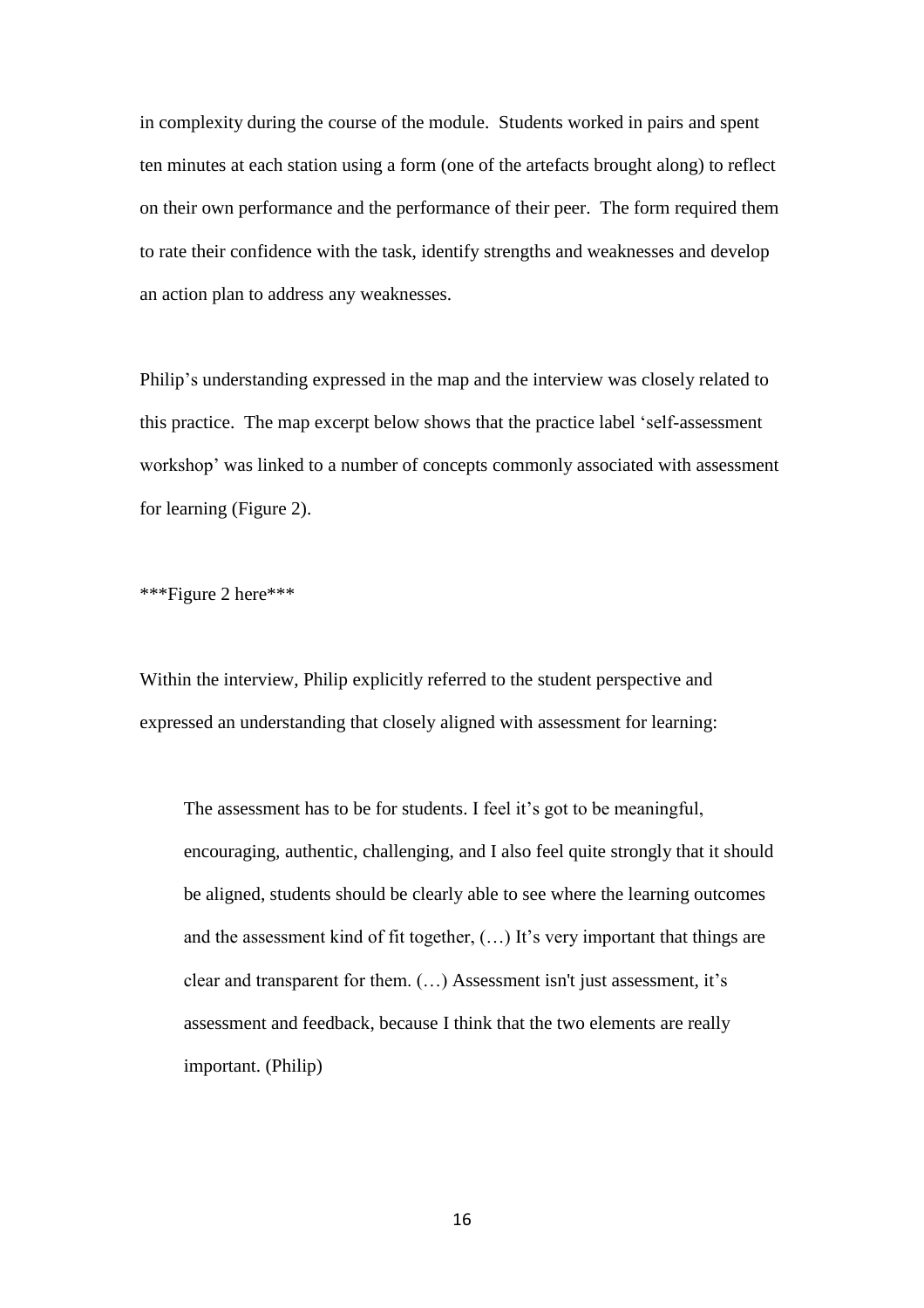This understanding was also reflected in Philip's description of the workshops in that they offered students non-threatening formative opportunities to scaffold their learning and encourage deep learning. His intention was for students to revisit and consolidate their learning from work they had done earlier in the module by providing structured feedback that could be used to further develop competence and confidence.

Such a finding confirms previous research, which has shown a close relationship and consistency between assessment practice and understandings of assessment (Samuelowicz and Bain 2002; Postareff et al. 2012). Our research participants were asked to identify where their practice sat in relation to their understanding on the map and discuss it as an example of a particular concept or several concepts. It could therefore be argued that methodologically this task already presupposed a relationship between understanding and practice. Conceptually, understanding and practice are equally difficult to separate. In the maps, the colour, not the content and level of concreteness, tended to distinguish concept labels from practice labels, whilst some labels could equally be regarded as denoting either understanding or practice. This is evident in the map excerpt in Figure 2.

# *iii. Complexity of Assessment Practice*

In the examples provided by some of the participants, the complexity of their assessment practice was striking. At times the descriptions were so detailed and intricate that it made them difficult to unpick and summarise concisely. Such complexity was particularly evident for those assessment practices that were heavily integrated with teaching, resulting in assessment and instruction being virtually inseparable. This has been conceptualised as a core characteristic of assessment for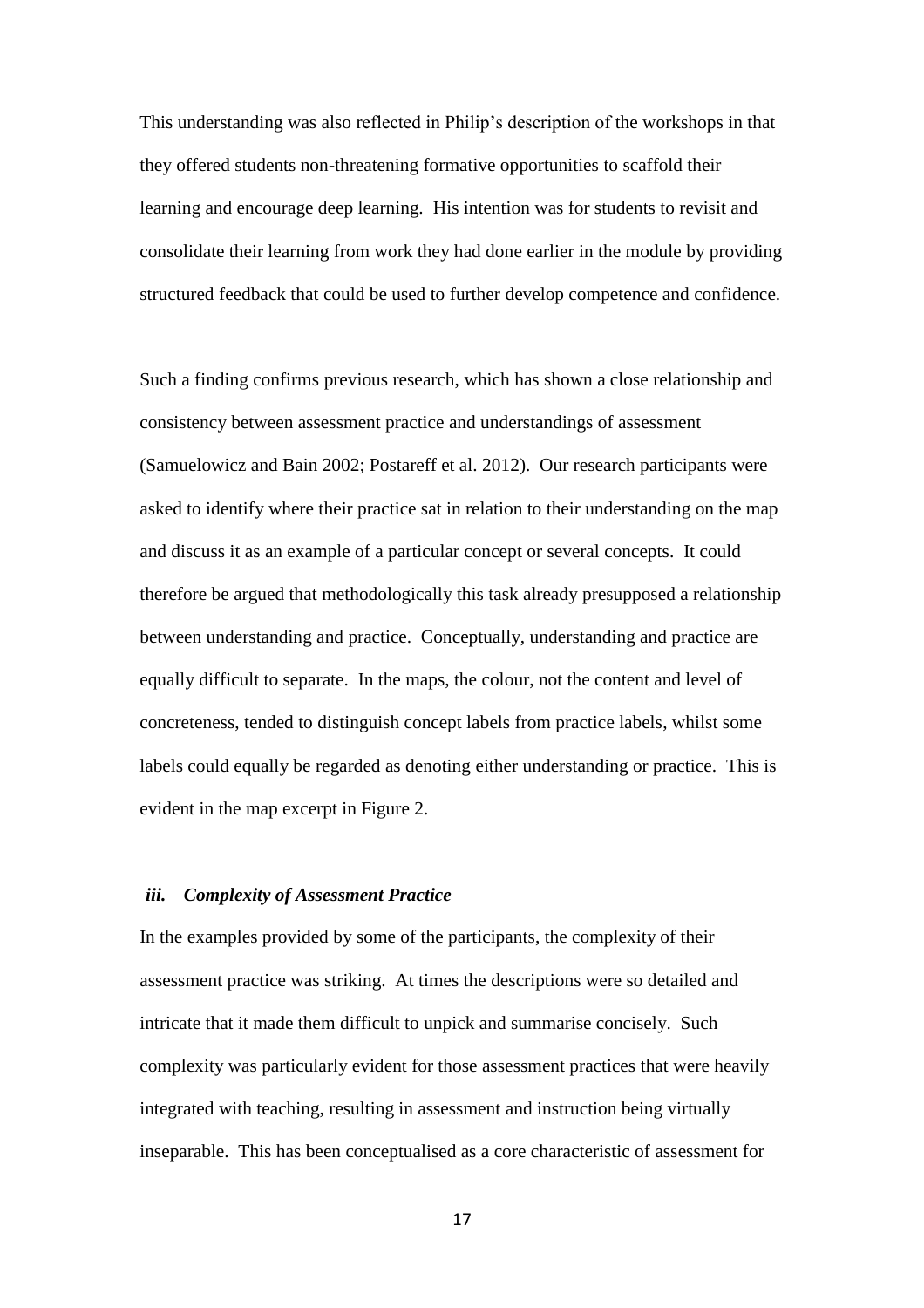learning (Wiliam 2011) as well as a key dimension in which conceptions have been found to vary within empirical research (Watkins, Dahlin and Ekholm 2005).

Esme was a lecturer in initial teacher education and trained students to become teachers in primary education. One of her intricately designed assessment practices was where the students had to work in small groups in order to produce a range of teaching activities, which they then enacted to the rest of the students on the course as if they were their pupils. During and after the delivery of the activity their peers used a sheet to provide anonymous feedback, which included two strengths and an area for improvement. This feedback modelled school teaching practice where teachers provide 'two stars and a wish' when marking pupils' work. At the end of the session the group who delivered the activity had a 30-minute group discussion facilitated by the tutor. Within the discussion they self-assessed against the criteria and considered feedback from their peers. The group was encouraged to create development points to support them in producing the activity for a subsequent week. Such a design provided an example of how formative and summative assessment, peer and tutor feedback, group and self-assessment were all integrated, with the intention to facilitate learning and improvement. In the interview Esme described the dialogic approach she used to facilitate this peer and self-review process in considerable detail. This approach contained many of the characteristics of the practical self-assessment workshops developed by Philip, already discussed above. Both represent highly complex practices in the 'spirit' of assessment for learning, which follow a longitudinal design and involve peer, tutor and self-assessment.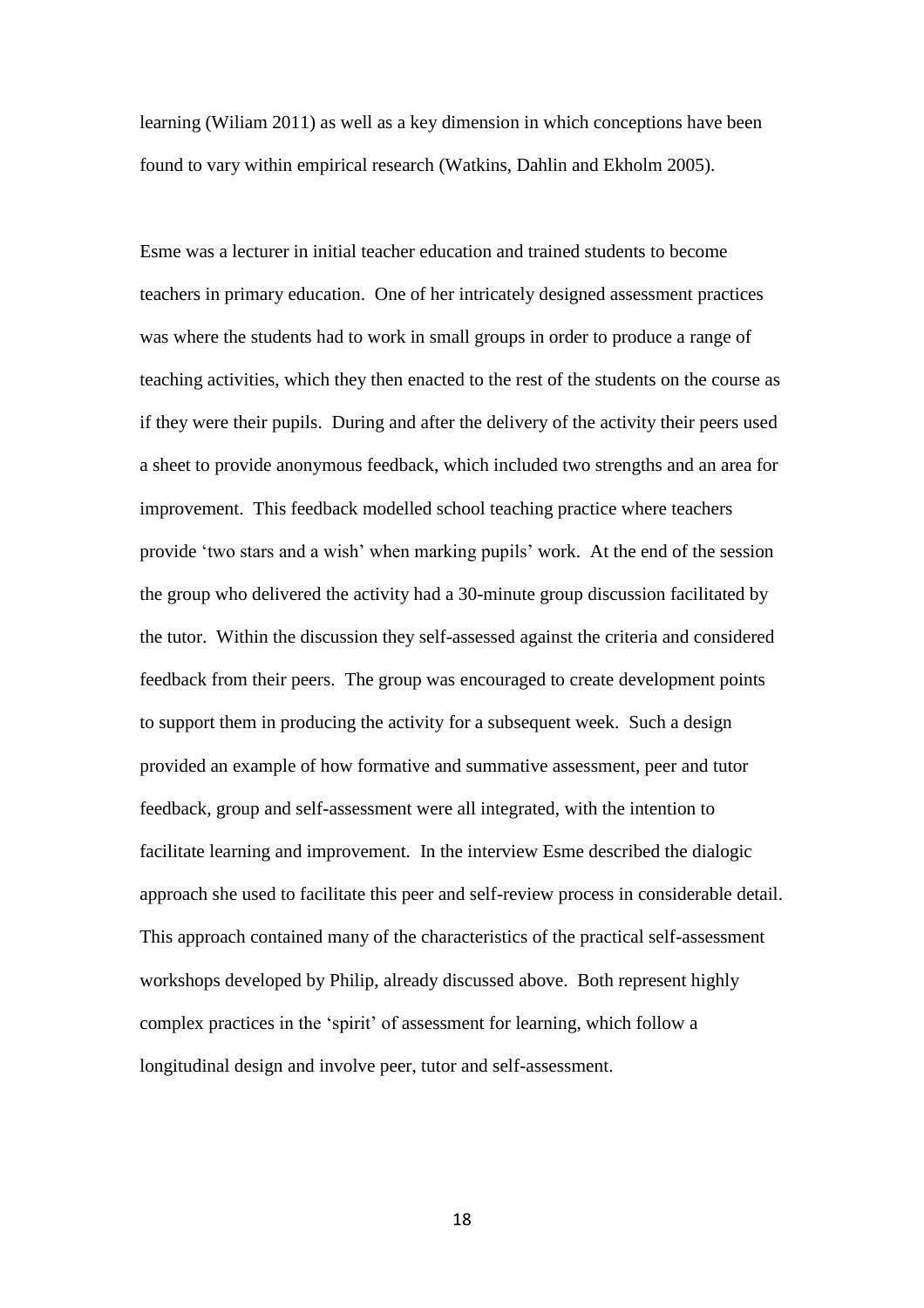Other authors have reported understandings of assessment akin to assessment for learning in terms of their focus on students' thinking processes (Postareff et al. 2012), the integration of assessment and teaching (Watkins, Dahlin and Ekholm 2005) and the role of feedback as a formative tool for challenging and improving student understanding (Samuelowicz and Bain 2002). However, previous consideration and categorisation of the associated practices has tended to be rather broad and abstract. For example, Postareff et al. (2012) simply refer to 'alternative practices' and do not consider the finer grained details of such assessment practices. In contrast, the data generated by this study start to shed light on the considerable complexity and attention to detail involved in assessment for learning practices.

# *iv. Construction of Understanding*

In some instances we saw evidence of the construction of individuals' understandings of assessment during the data collection process. This construction came about for individuals in two slightly different ways. The first way was that the dialogic concept mapping itself helped participants to refine, foreground and develop their understanding throughout the process. This was particularly explicit for one participant, Paula. Paula indicated that she had come to realise that reliability and validity were at the heart of her understanding of assessment and such a view seemed to be foregrounded as a consequence of creating a map and the dialogue about the map. The following interview extract illustrates this:

…Something that links all the way through is that…the assessment must be reliable and valid and that then links back […]. When I look at it as the whole thing now it's probably the most important thing…because it relates to everything, it doesn't matter what you're measuring, it doesn't matter how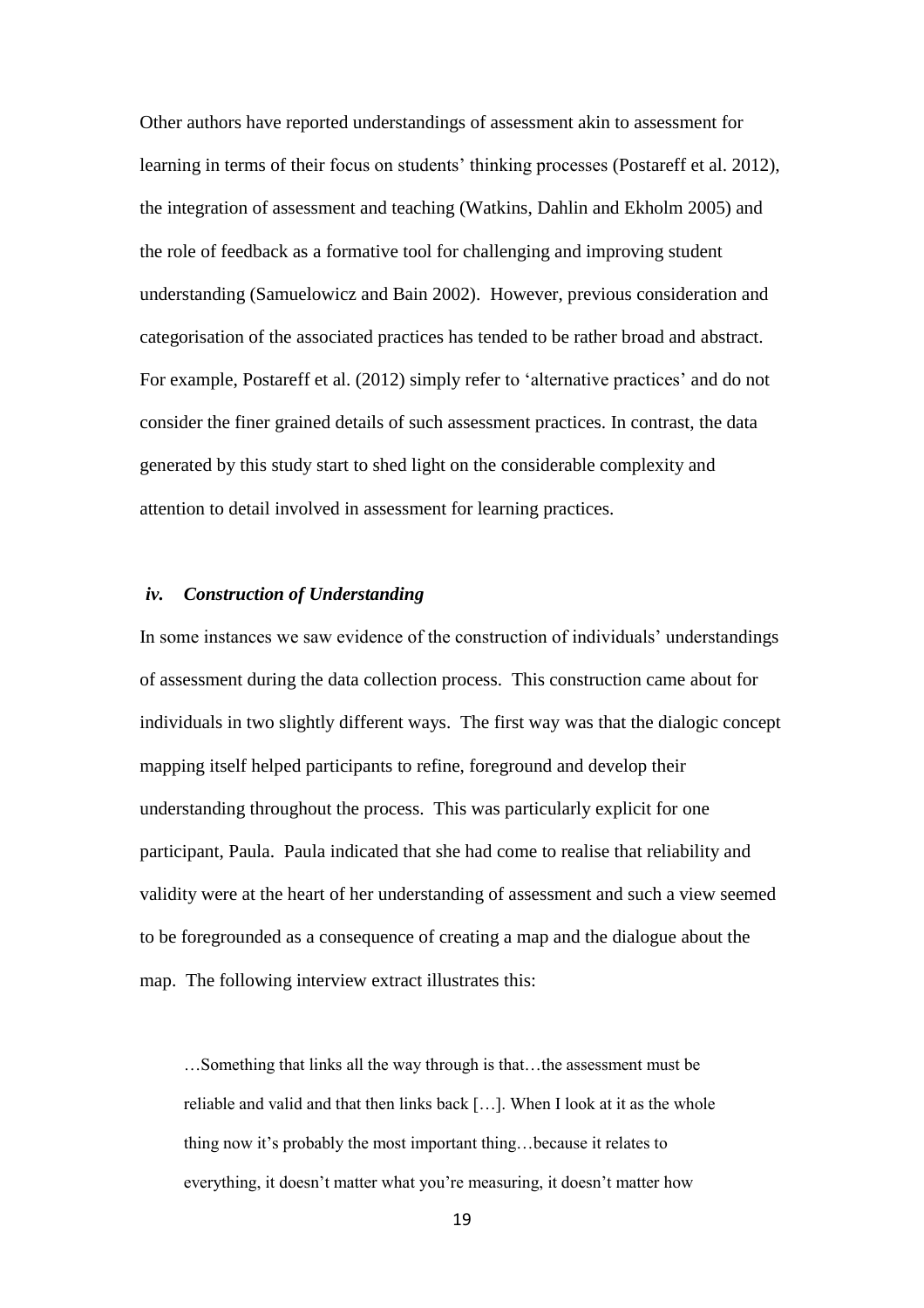you're measuring it, it doesn't matter what it's defining, if what you are doing is not reliable and is not valid then the whole thing is shot. And it wasn't the first thing that I thought of by any stage, I was thinking of what you're measuring, how you're measuring it and what you're leading to. (Paula)

The second way in which individuals constructed their understanding of assessment was that the mapping and dialogic process encouraged them to think about their practice. In itself this appeared to evoke new ways of understanding assessment based upon the practices they were using. This was particularly apparent in Pierre, and the following extract gives insight into a formative activity used in order to develop the students' ability to analyse case studies and oral presentation skills.

They have to bring practical examples in and … every single lecture I do, we look at case studies. I don't actually say to them 'this is for your assessment', but I get them used to drawing out the information from case studies. So we looked at three different case studies, they all split into twos and threes and ... they all came back and they talked about it and told the other group what it was about. (Pierre)

What was of most interest is that this practice had not previously been evident in his concept map or understanding of assessment. As comes through in the extract below, Pierre was actually (re)constructing his understanding in light of this practice as he spoke and tried to amend his map.

I don't know how to write it, I don't know the right word for it, but it's … whatever I'm gonna assess them on in their assessment I'm building that into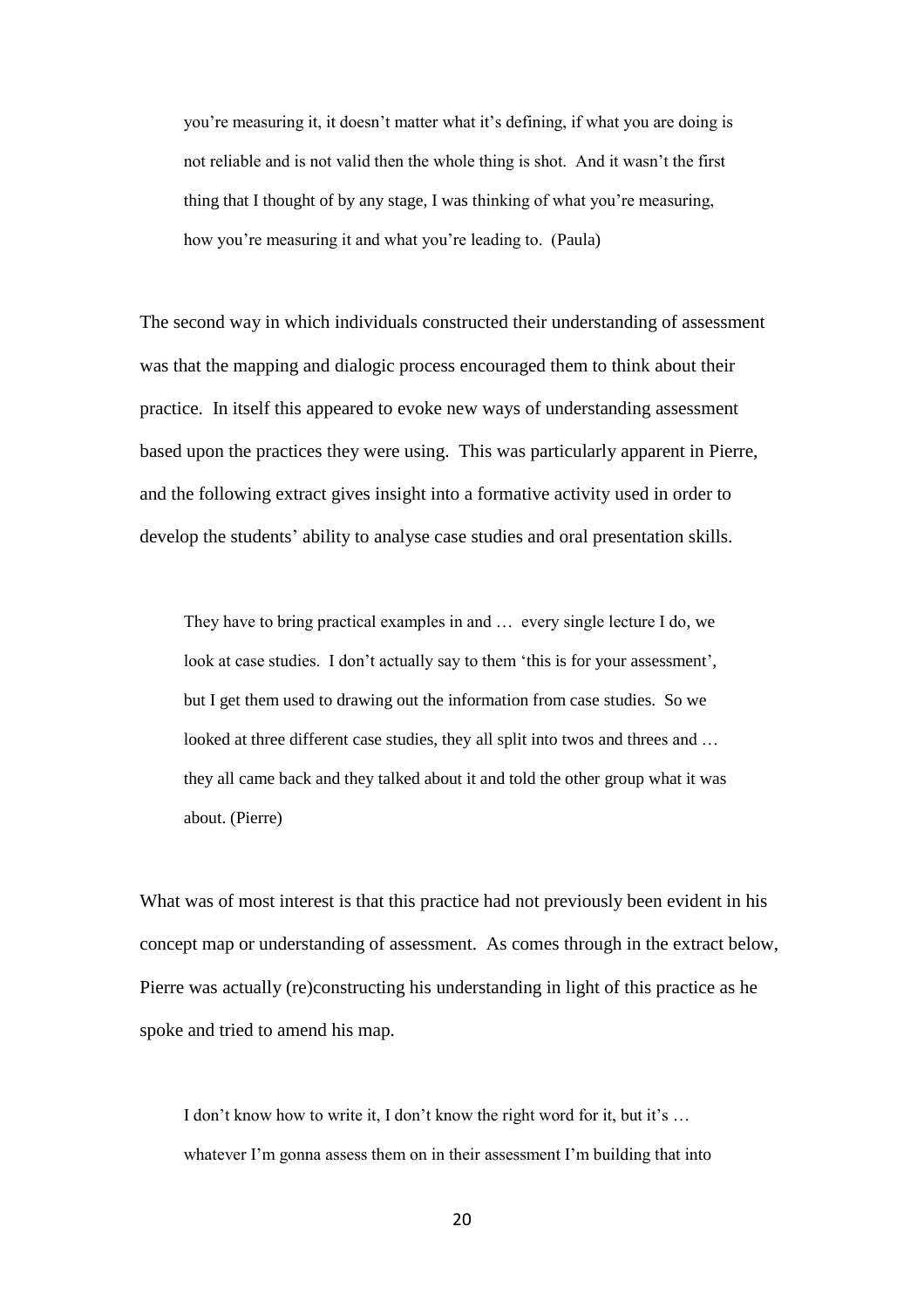every single lecture. […]. I'm sort of not doing it openly 'cos I don't want them to say this is great for your assessment and it's not unconscious. So what is it, just sort of continuing hidden, that doesn't make sense but you know what I mean, hidden development of skills applied in assessment. [Writes on map]. So that would be something like, group work and presentations and analysis of case studies. (Pierre)

As he spoke, Pierre added some concept labels to his map, which provided an insight into the construction of his understanding of assessment. In the absence of a preexisting concept, Pierre created the label 'continuing "hidden" development of skills'. This new concept was added to the map to form a new proposition regarding what assessment should be, which is depicted in Figure 3. Therefore the relationship between understanding and practice appeared to be iterative and multi-directional.

\*\*\*Figure 3 here\*\*\*

We have already drawn attention to the fact that the relationship between conceptions and practice or between professional knowledge and doing is contested. Some studies have confirmed that thinking drives approaches to teaching (Trigwell and Prosser 1996) and to assessment (Samuelowicz and Bain 2002), whilst others argue that practice helps shape conceptions, also with respect to teaching (Eley 2006) as well as assessment (Offerdahl and Tomanek 2011). The particular approach taken in the current research helps to illuminate the 'constructedness' of understandings of assessment, their intricate connection to practice and the multi-directionality of the relationship.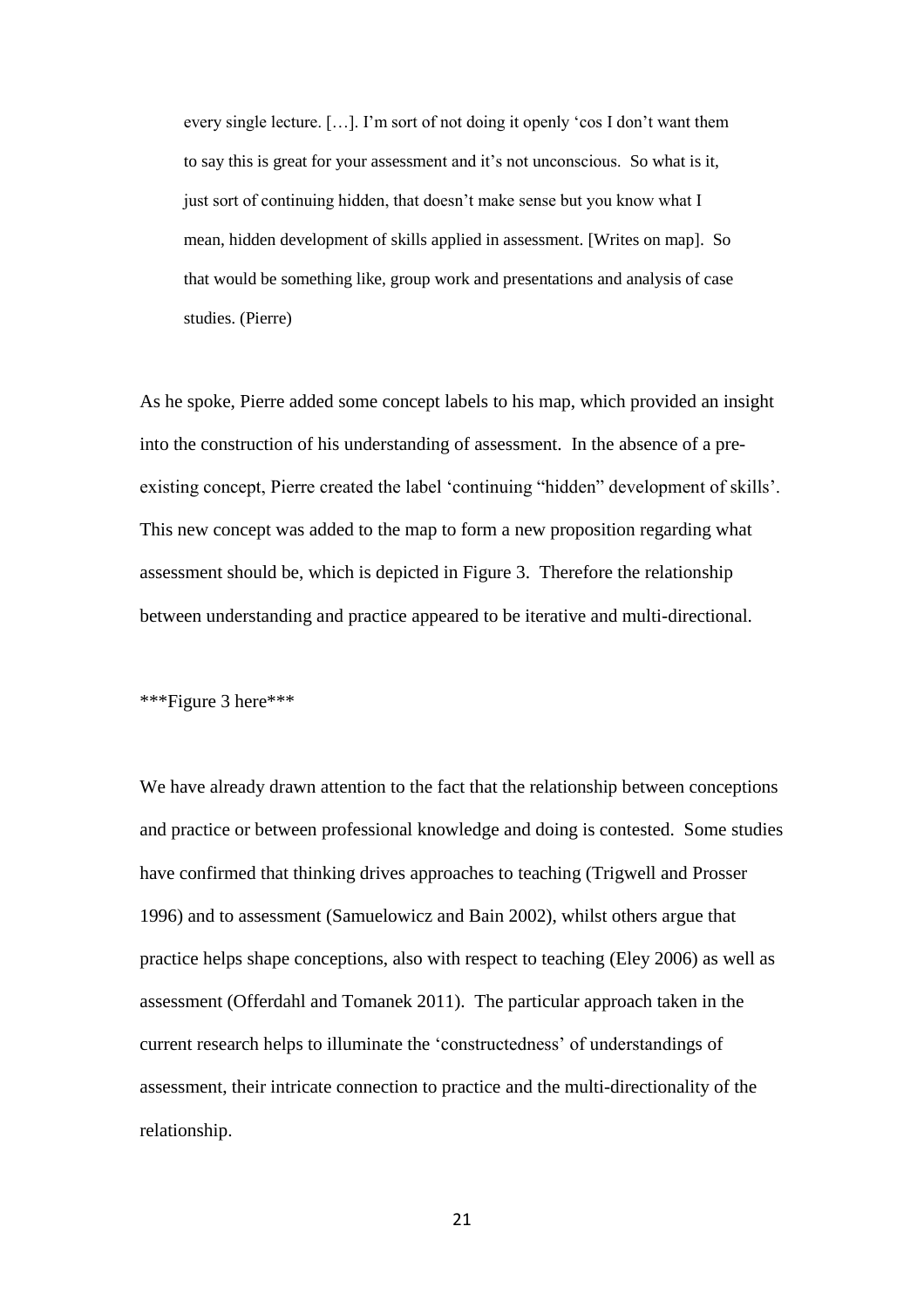## **Conclusion**

The findings above indicate that there is considerable variation in the teachers' understandings of assessment and to a certain extent this confirms prior empirical and theoretical work regarding contrasting understandings of assessment. However, what the present study has unearthed is the complexity of the thinking and practice in relation to assessment. We have shown how understandings are foregrounded, adjusted, shaped or developed based on the experience of using certain practices and even the concept mapping approach itself. Therefore a focus on attributing one single conception to an individual may not do justice to the phenomenon under investigation.

It is possible that the presence of multiple understandings may be specific to assessment and sets it apart from other conceptions held by HE staff, as found for example in research on conceptions of teaching. We would suggest that the neat congruence between the conceptions of teaching and conceptions of assessment, which is implicitly suggested elsewhere (Samuelowicz and Bain 2002; Postareff et al. 2012) may not necessarily be appropriate. One reason for this could be the strong regulatory framework within which assessment for certification operates in HE. This results in differing demands, and the many drivers which staff have to respond to could be responsible for individuals exhibiting multiple and at points seemingly contradictory understandings of assessment. Such an argument is related to the 'double duty' of assessment. Boud (2000, p160) argues that 'if we do not pay attention to (…) [the] multiple purposes of assessment activities we are in danger of inadvertently sabotaging one or more of them'. Hence applying a conceptual change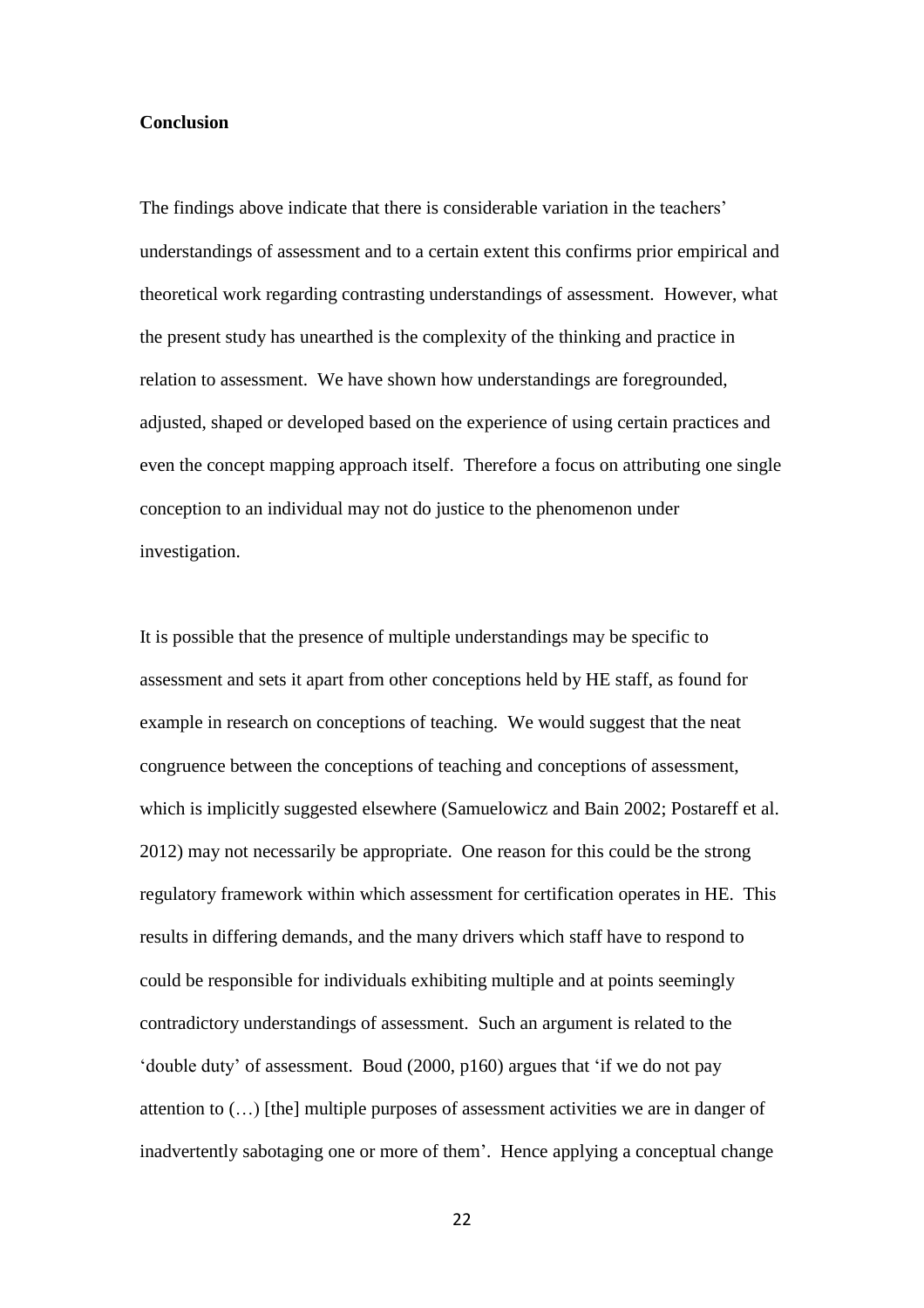model as advocated for the development of teaching (e.g. Ho et al. 2001) to the development of assessment practice may not do justice to the double duty of assessment.

The study has also drawn attention to the value of drawing out the complexity of assessment practice. We would argue that it provided a more in depth insight into individuals' understandings of assessment and is important for supporting the enhancement of assessment in higher education. Firstly, the data on assessment practice more fully exposed the individuals' understanding of assessment by providing clearer meaning in relation to rather abstract concepts such as formative assessment or assessment for learning. In other words, an individual's understanding of assessment is not purely about knowing or espousing a particular concept but how it is enacted. This has clear parallels with McAlpine et al.'s (2006) model and Marshall and Drummond's (2006) work that through analysis of classroom practice observed assessment for learning activities that embodied the 'spirit' and those that simply conformed to the 'letter' of assessment for learning. Therefore without some insight into individuals' practices it is difficult to be sure that the meaning of a particular concept is the same for different individuals. Secondly, as proposed by Wiliam (2011), if we want to enhance assessment in higher education, we need to gain a better understanding of those practices where assessment and instruction are closely integrated. The analysis in the current study gives an indication of what is for different individuals in practice. What becomes clear from this analysis is the challenge of intricately weaving assessment for learning into courses in a longitudinal manner.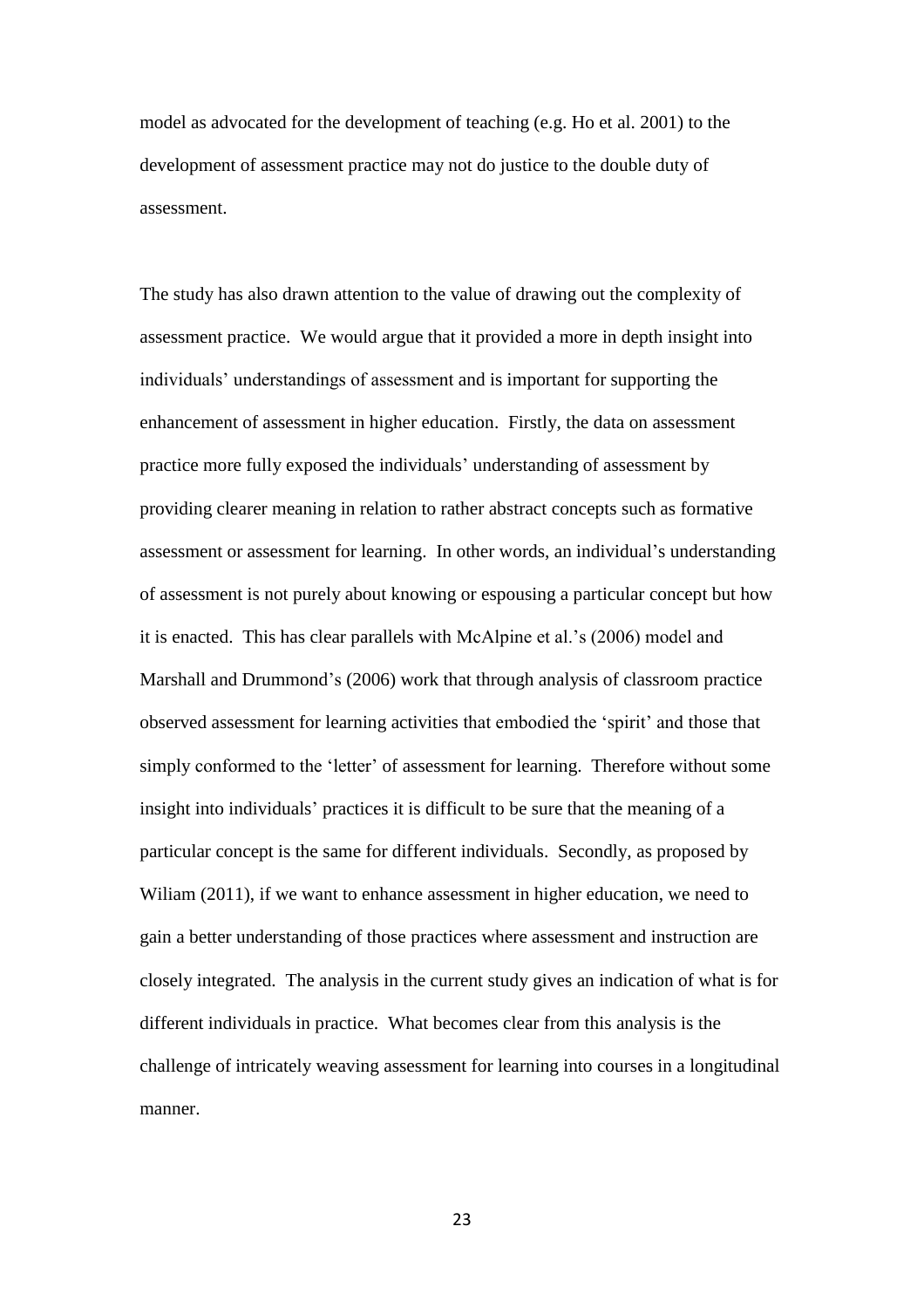There are, however, obvious limitations with studies that try to gain fine-grained understandings of thinking and practice. As this study illustrates, key issues are convenience sampling, the low numbers of cases and that the data are highly specific to the context, limiting the level to which they are representative more widely. Despite this we would argue that such approaches are important for fully understanding assessment practice based on empirical evidence and also highlighting discrepancy between theory and practice. Carless's (2015) study using in-depth observations and interviews with five award winning teachers is recent example. Here the design and implementation of assessment tasks were found to be intricate and ingrained in the subject in a similar way to some of the practices in the current investigation, for example in Esme's case. However, the focus on the students' evaluative expertise and student engagement with feedback in the reported practices of our group of participants appeared to be far more varied both in terms of its presence and nature than those in Carless (2015). More studies of this type in a variety of context and with a range of participant groups are needed. It is likely that we will start to see commonalities across in-depth studies with small samples, which will allow for translation into different situations to become more credible and support the development of assessment that improves student learning more broadly.

Finally, the current study also makes a methodological contribution. The use of dialogic concept mapping and artefacts has provided an approach that helped research participants to construct and depict a complex, personal understanding of assessment. It could be argued that it has acted as a generative tool that enabled the exploration of the interplay between practical wisdom about assessment and public knowledge, as conceptualised by Boyd and Bloxham (2013). The approach used in this study has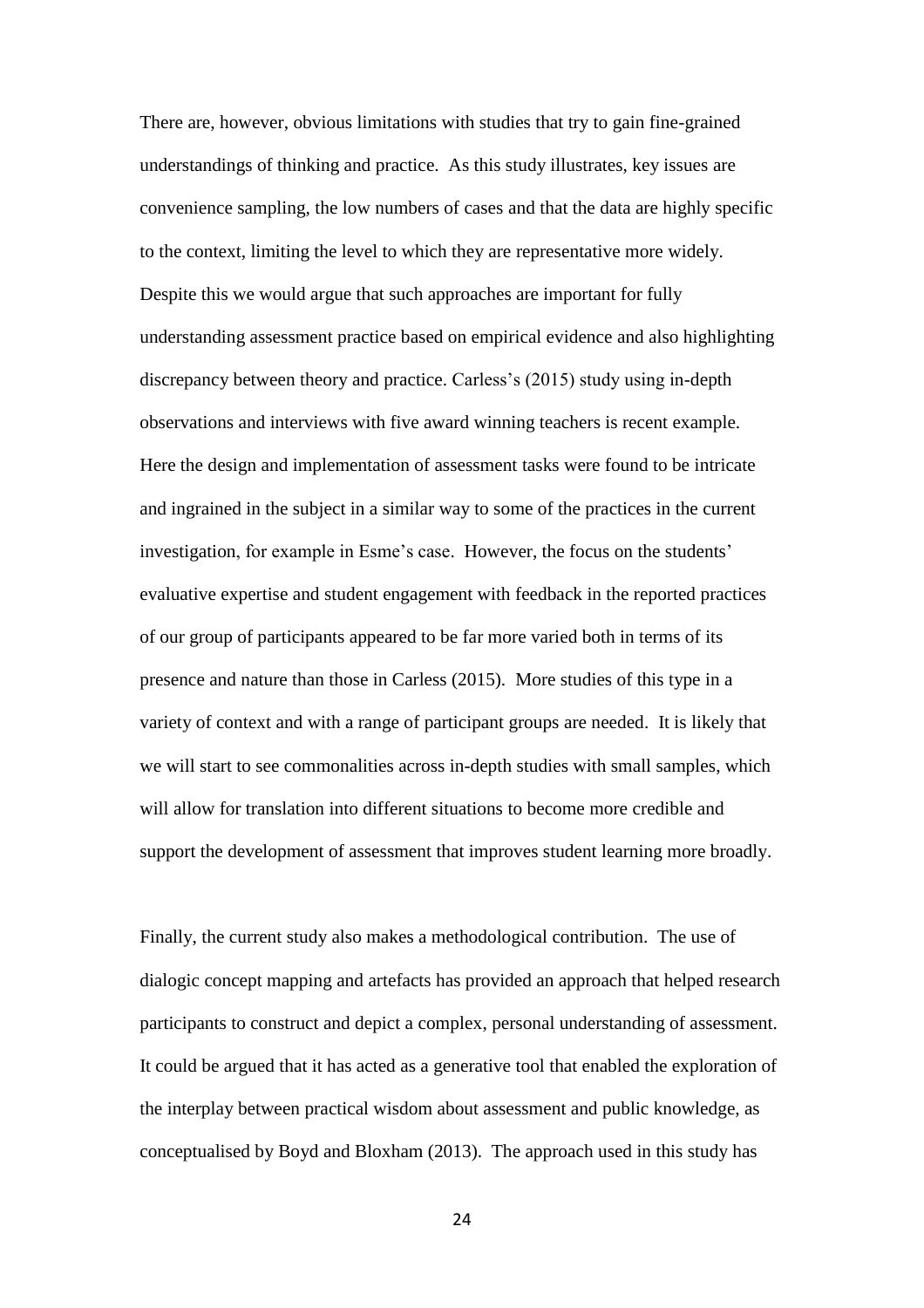obvious practical implications for academic development in terms of supporting staff to discuss and develop their understandings of assessment and their assessment practices, thus generating professional learning about assessment. In addition, to date the methods used to investigate understanding of assessment in higher education are limited in their breadth and there is the potential for over-simplification by purely relying on participants being able to 'tell you' their understanding. Although only one of many, concept mapping as an approach has offered a new perspective for this line of research and as a supplement to interviews has helped us to capture some complex conceptual constructs. It is also important to acknowledge that concept mapping is not without limitations. Fundamentally it is still a form of self-report and therefore, in a similar way to interviews, open to communication of espoused theories. Also it is a relatively time-consuming approach, in terms of first guiding participants through the process of producing a map and map construction itself. This highlights the need to further develop methodologies and methods that allow us to research the complexity of understandings of assessment and real world assessment practices.

# **References**

Argyris, C., and Schön, D. A. 1974. *Theory in practice: increasing professional effectiveness*. San Francisco, Jossey-Bass.

Boud, D. 2000. "Sustainable assessment: rethinking assessment for the learning society". *Studies in Continuing Education*, 22(2): 151–167.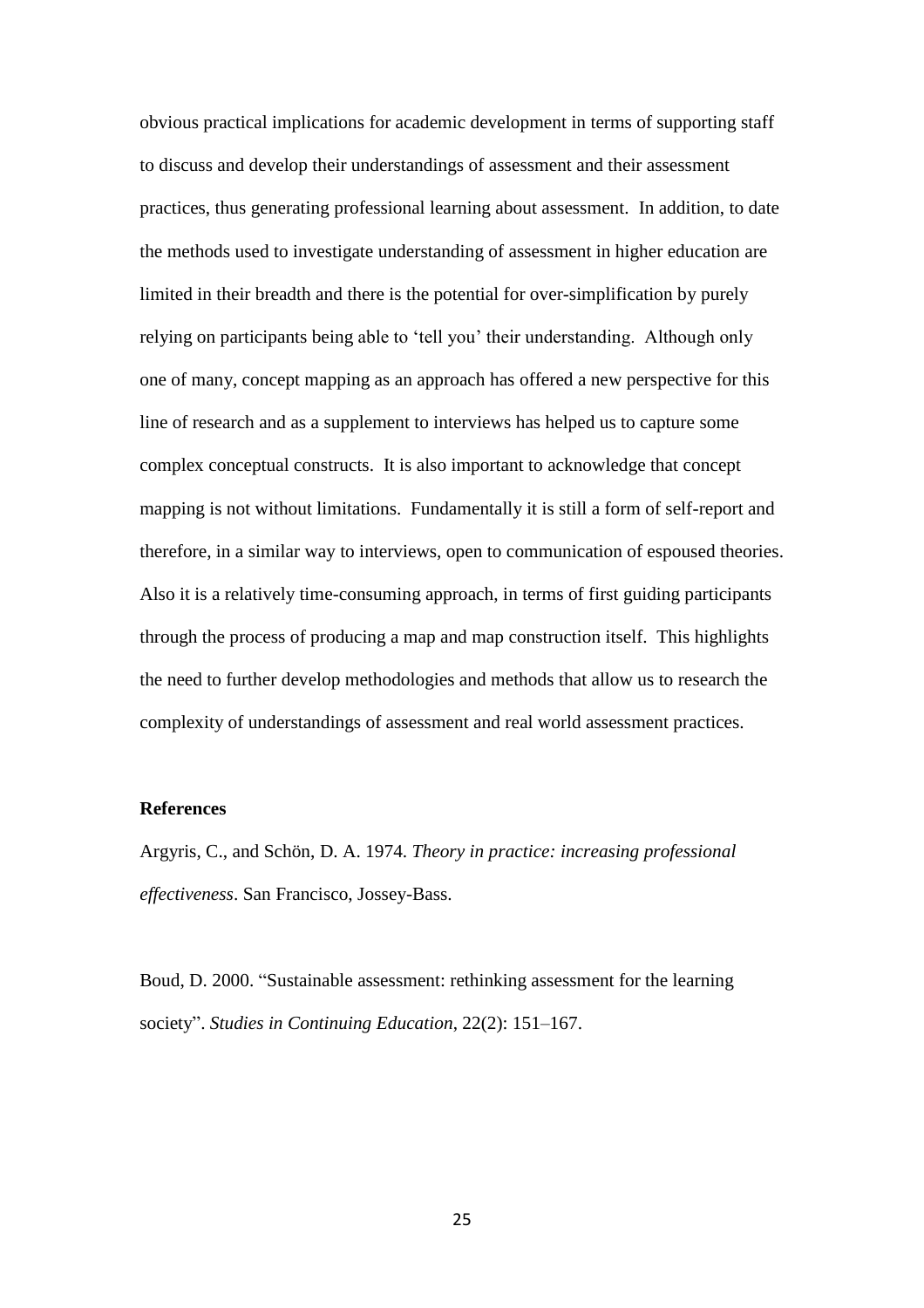Boyd, P., and Bloxham, S. 2013. "A situative metaphor for teacher learning: the case of university tutors learning to grade student coursework". *British Educational Research Journal*, 40(2): 337-352.

Carless, D. 2015. "Exploring learning-oriented assessment processes". *Higher Education*, 69(6): 963-976.

Davies, M. 2011. "Concept Mapping, Mind Mapping, Argument Mapping: What are the Differences and Do They Matter?" *Higher Education*, 62(3): 279-301.

Devlin, M. 2006. "Challenging accepted wisdom about the place of conceptions of teaching in university teaching improvement". *International Journal of Teaching and Learning in Higher Education*, 18(2): 112-119.

Eley, M. 2006. "Teachers' conceptions of teaching, and the making of specific decisions in planning to teach". *Higher Education*, 51(2): 191-214.

Gipps, C.V. 2012. *Beyond testing. Towards a theory of educational assessment*. Classic edition. Abingdon and New York: Routledge. First published in 1994 by Falmer Press.

Hay, D, B. 2007. "Using concept maps to measure deep, surface and non-learning outcomes". *Studies in Higher Education*, 32(1): 39-57.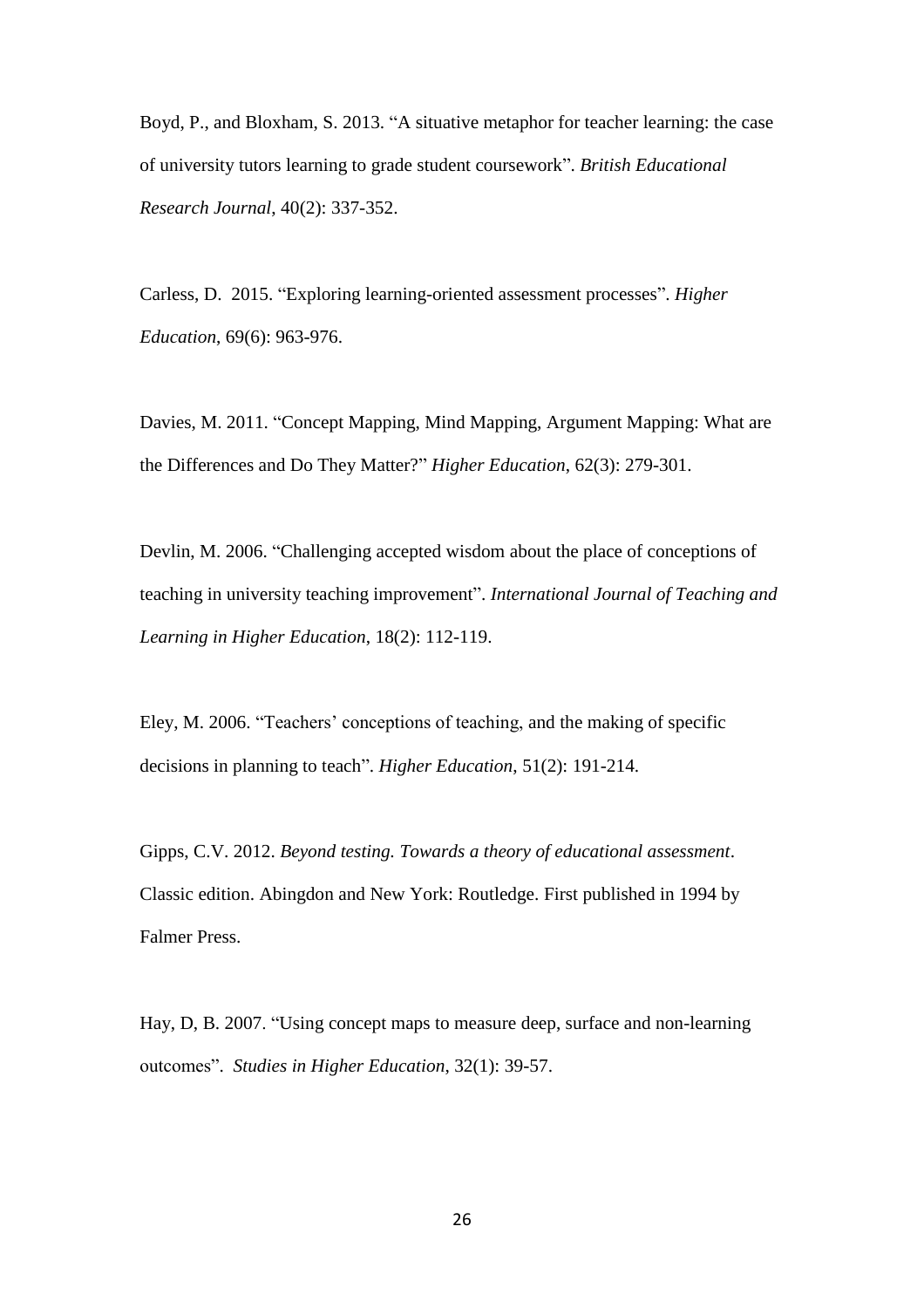Hay, D. 2008. "Developing dialogic concept mapping as e-learning technology". *British Journal of Educational Technology*, 39(6): 1057-1060.

Hay, D, Kinchin, I., and Lygo-Baker, S. 2008. "Making learning visible: the role of concept mapping in higher education". *Studies in Higher Education*, 33(3): 295-311.

Ho, A. S. P., Watkins, D., and Kelly, M. 2001. "The conceptual change approach to improving teaching and learning". *Higher Education* 42 (2): 143-169.

Kane, R., Sandretto, S. and Heath, C. (2002). "Telling half the story: A critical review of research on the teaching beliefs and practices of university academics". *Review of Educational Research*, 72, 177-228.

Kinchin, I., and Hay, D. 2000. "How a qualitative approach to concept map analysis can be used to aid learning by illustrating patterns of conceptual development". *Educational Research Review*, 42(1): 43-57.

Lau, A.M.S. 2015. " 'Formative good, summative bad?' – A review of the dichotomy in assessment literature". *Journal of Further and Higher Education*. DOI: 10.1080/0309877X.2014.984600.

Liu, X., and Hinchey, M. 1996. "The internal consistency of a concept mapping scoring scheme and its effect on prediction validity"*. International Journal of Science Education*, 18(8): 921 – 938.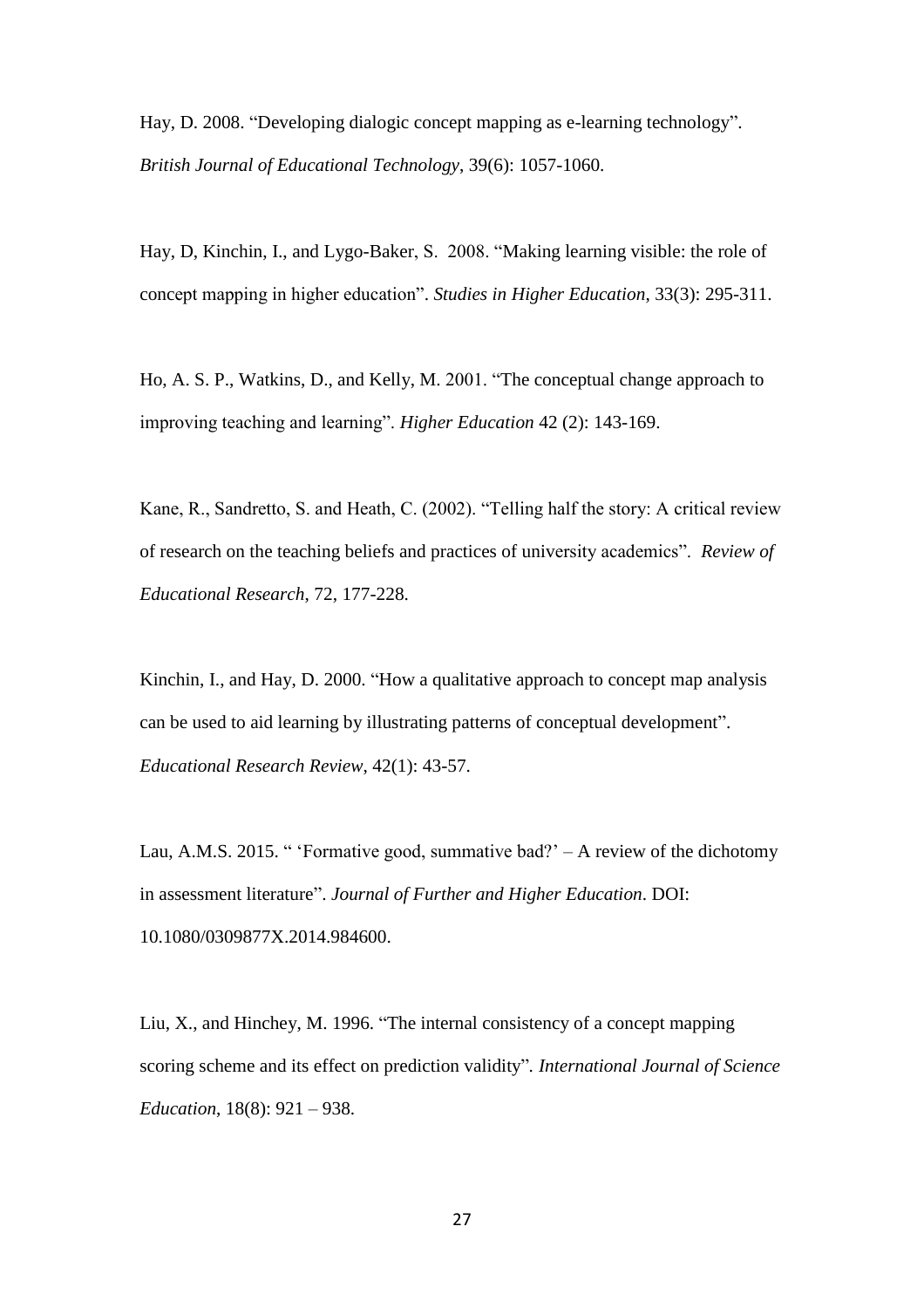Marshall, B., and Drummond, M.J. 2006. "How teachers engage with Assessment for Learning: lessons from the classroom". *Research Papers in Education*, 21(2): 133- 149.

McAlpine, L., Weston, C., Timmermans, J., Berthiaume, D., and Fairbank-Roch, G. 2006. "Zones: reconceptualizing teacher thinking in relation to action" *Studies in Higher Education*, 31(5): 601-615.

Marton, F., and Pong, W.Y. 2005. "On the unit of description in phenomenography". *Higher Education Research and Development*, 24(4): 335-348.

Murray, K., and MacDonald, R. 1997. "The disjunction between lecturers' conceptions of teaching and their claimed educational practice". *Higher Education*, 33(3): 331-349.

Nicol, D. 2010. "From monologue to dialogue: Improving written feedback processes in mass higher education". *Assessment and Evaluation in Higher Education*, 35(5): 501 -517.

Novak, J. D., and Cañas, A. J. 2008. *The Theory Underlying Concept Maps and How to Construct and Use Them*. Technical Report, 2006-01 Rev 01-2008. Florida: IHMC CmapTools, Institute for Human and Machine Cognition. Available at: http://cmap.ihmc.us/Publications/ResearchPapers/TheoryUnderlyingConceptMaps.pd f [last accessed on 4 December, 2015].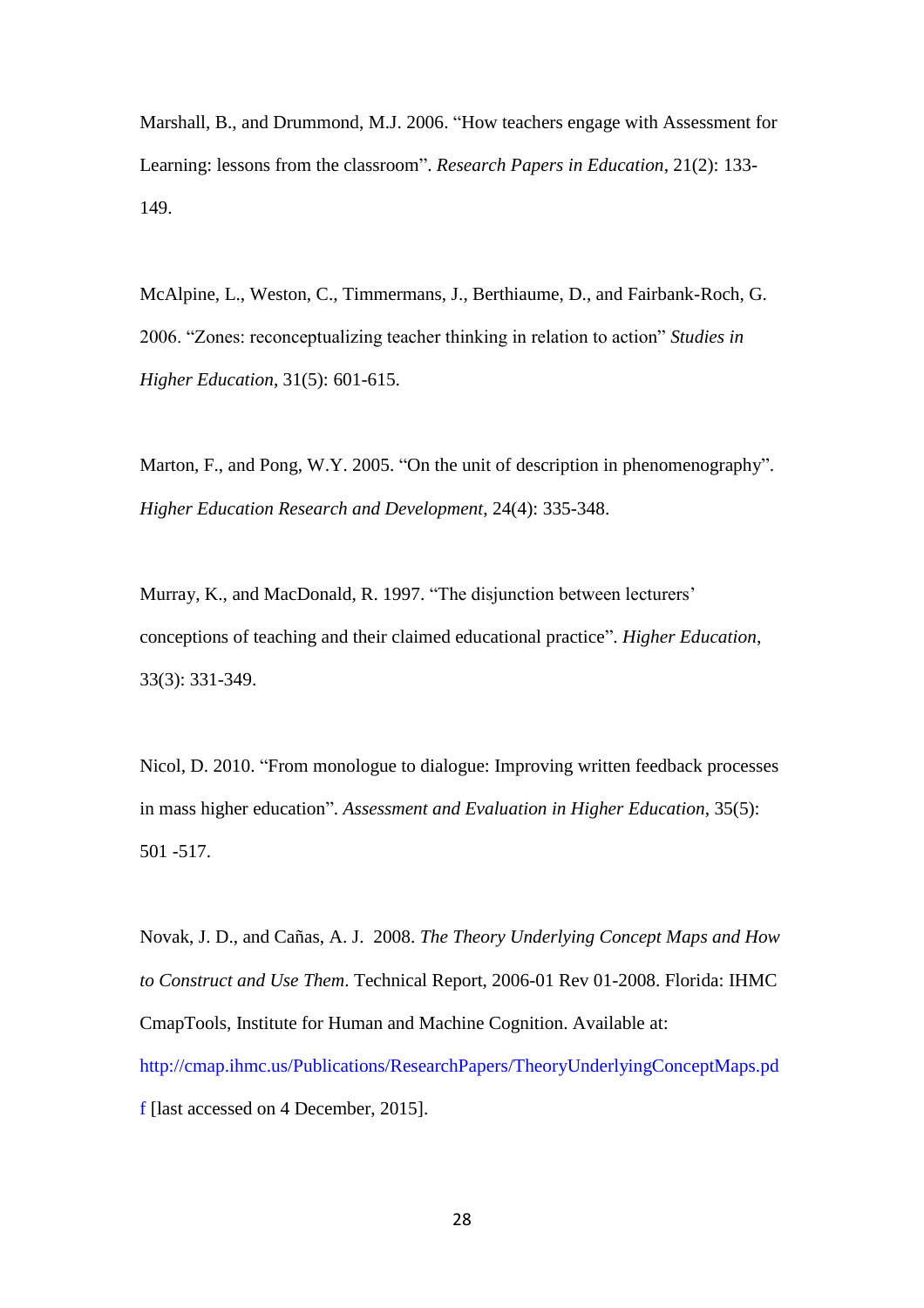Offerdahl, E.G, and Tomanek, D. 2011. "Changes in instructors' assessment thinking related to experimentation with new strategies". A*ssessment and Evaluation in Higher Education*, 36(7): 781-795.

Postareff, L., Virtanen, V., Katajavuori, N., and Lindblom-Ylänne, S. 2012. "Academics' conceptions of assessment and their assessment practices". *Studies in Educational Evaluation*, 38(3/4): 84-92.

Price, M., Carroll, J., O'Donovan, B., and Rust, C. 2011. "If I was going there I wouldn't start from here: a critical commentary on current assessment practice". *[Assessment & Evaluation in Higher Education,](http://dx.doi.org/10.1080/02602930903512883)* 36(4): 479-492.

Prosser, M., Trigwell, K., and Taylor, P. 1994. "A phenomenographic study of academics' conceptions of science learning and teaching". *Learning and Instruction*, 4(3): 217-232.

Sadler, I. 2012. "The influence of interactions with students for the development of new academics as teachers in higher education". *Higher Education*, 64(2): 147-160.

Sadler, R. 1989. "Formative assessment and the design of instructional systems". *Instructional Science*, 18: 119-144.

Säljö, R. 1997. "Talk as data and practice – a critical look at phenomenographic inquiry and the appeal to experience". *Higher Education Research and Development*, 16(2): 173-190.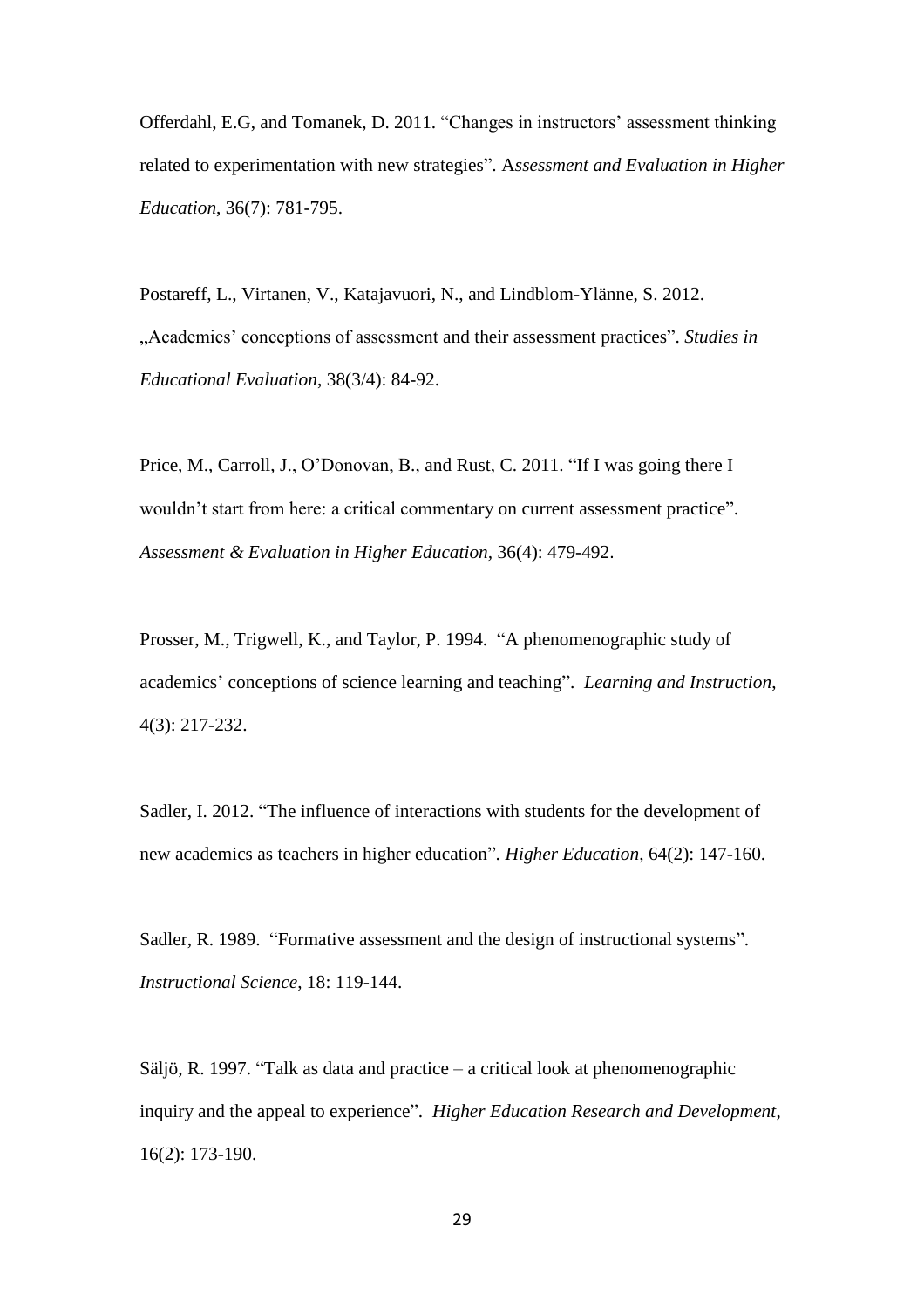Sambell, K., McDowell, L., and Montgomery, C. 2013. *Assessment for Learning in Higher Education*. Abingdon and New York: Routledge.

Samuelowicz, K., and Bain, J.D. 2002. "Identifying academics' orientations to assessment practice". *Higher Education*, 43(2): 173-201.

Taras, M. 2005. "Assessment – summative and formative – some theoretical reflections". *British Journal of Educational Studies*, 53(4): 466-478.

Torrance, H. 2007. "Assessment *as* learning? How the use of explicit learning objectives, assessment criteria and feedback in post-secondary education and training can come to dominate learning". *Assessment in Education*, 14(3): 281-294.

Trigwell, K. and Prosser, M. 1996. "Congruence between intention and strategy in university science teachers' approaches to teaching". *Higher Education*, 32(1): 77-87.

Watkins, D., Dahlin, B., and Ekholm, M. 2005. "Awareness of the backwash effect of assessment: A phenomenographic study of the views of Hong Kong and Swedish lecturers". *Instructional Science*, 33: 283-309.

Wiliam, D. 2011. "What is assessment for learning?" *Studies in Educational Evaluation*, 37: 3-14.

## **Figure captions**